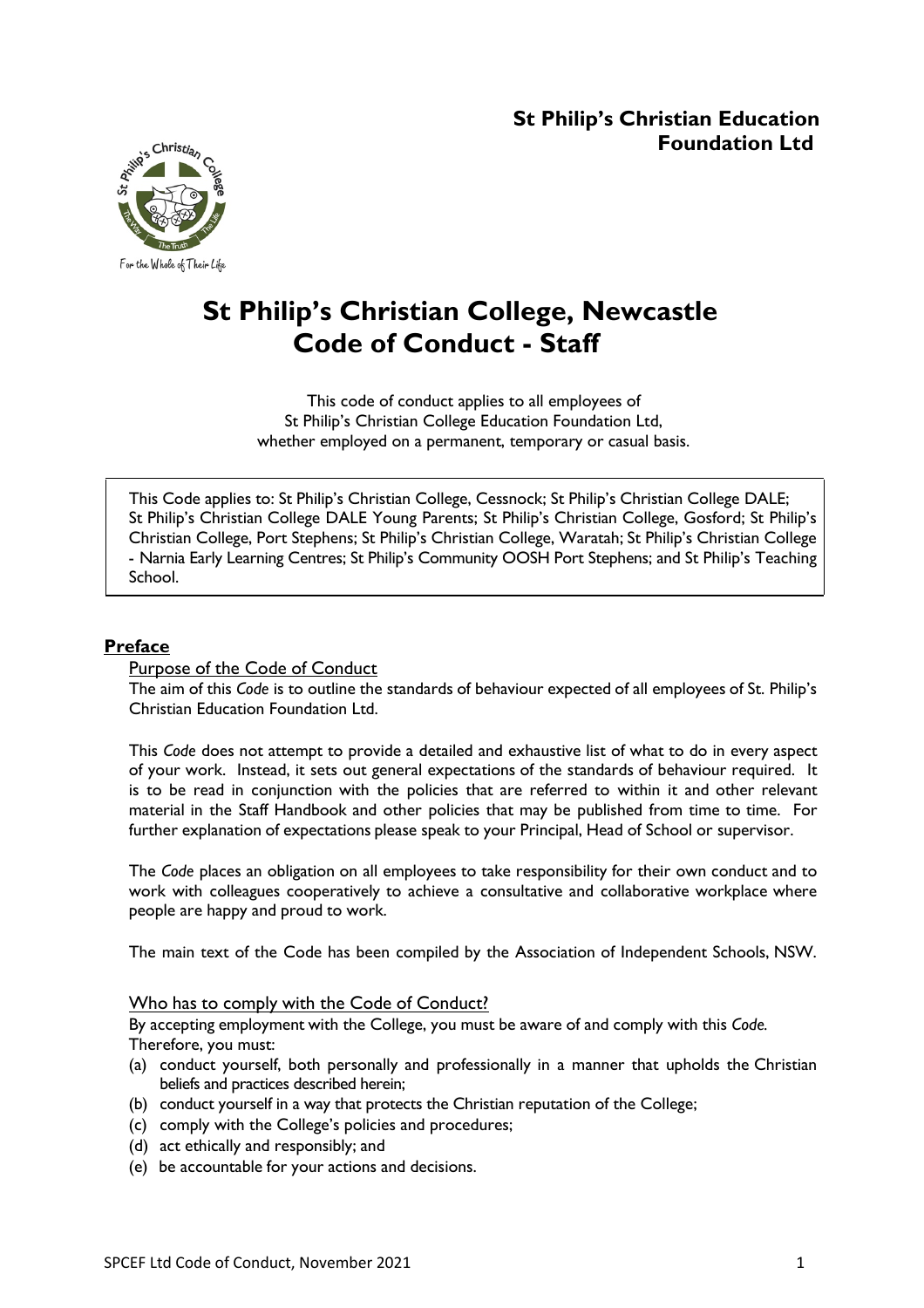## **Contractors and Volunteers**

Contractors, consultants and volunteers working with the College must be aware of their version of this *Code* and conduct themselves in a manner consistent with the conduct described in it. Conduct that is not consistent with the conduct set out in their *Code of Conduct* may result in the engagement of a contractor, consultant or volunteer being terminated. Contractors and consultants must be issued with the Contractors Induction package and complete all the stated aspects of induction prior to commencing work at the school (See SPCEF Ltd Contractors Policy). Volunteers are to be issued with the Volunteers package and complete all aspects of induction prior to commencing work at the school (See SPCEF Ltd Volunteers Policy).

If you are engaging or managing external consultants, contractors or volunteers, it is your responsibility to make them aware of the College's expectations of conduct during the period of their engagement.

## **General Information**

This *Code* is not intended to be contractual in nature and does not impose any contractual obligations on the College. The College reserves the right at its sole discretion to vary or cancel this Code at any time.

Nothing in this Code should be taken to limit the circumstances in respect of which the College may take disciplinary action in respect of an employee.

#### **Christian Beliefs and Practice**

As St Philip's Christian College is a non-denominational Christian school, all staff are expected to have a personal relationship with Jesus Christ and be actively involved in their local church. This relationship and involvement will be evident by the manner in which they conduct themselves and their character (the 'fruit' in their lives - Matthew 7:15-20). To this end, all staff are urged to *"live worthily of the calling with which you are called…"* (Ephesians 4:1) in order that Christ is glorified and that we are living examples of Christ to each other, the students in our care and the community.

As staff members of St. Philip's Christian College we believe in the doctrine as stated in the Nicene Creed**.**

#### **Nicene Creed**

We believe in one God, the Father, the Almighty, maker of heaven and earth, of all that is, seen and unseen.

We believe in one Lord, Jesus Christ, the only Son of God, eternally begotten of the Father, God from God, Light from Light, true God from true God, begotten, not made, of one Being with the Father. Through Him all things were made. For us men and for our salvation He came down from heaven: by the power of the Holy Spirit He was incarnate of the Virgin Mary, and became man. For our sake he was crucified under Pontius Pilate; He suffered death and was buried. On the third day He rose again in accordance with the scriptures; He ascended into Heaven and is seated at the right hand of the Father. He will come again in glory to judge the living and the dead, and His kingdom will have no end.

We believe in the Holy Spirit, the Lord, the giver of life, who proceeds from the Father and the Son, who with the Father and the Son He is worshipped and glorified. He has spoken through the prophets. We believe in one holy catholic and apostolic church. We acknowledge one baptism for the forgiveness of sins. We look for the resurrection of the dead, and the life of the world to come.

#### **Therefore, as staff members of SPCEF Ltd's St Philip's Christian College, Newcastle we also actively support the College Motto, Mission Statement, Vision Statement and Core Values.**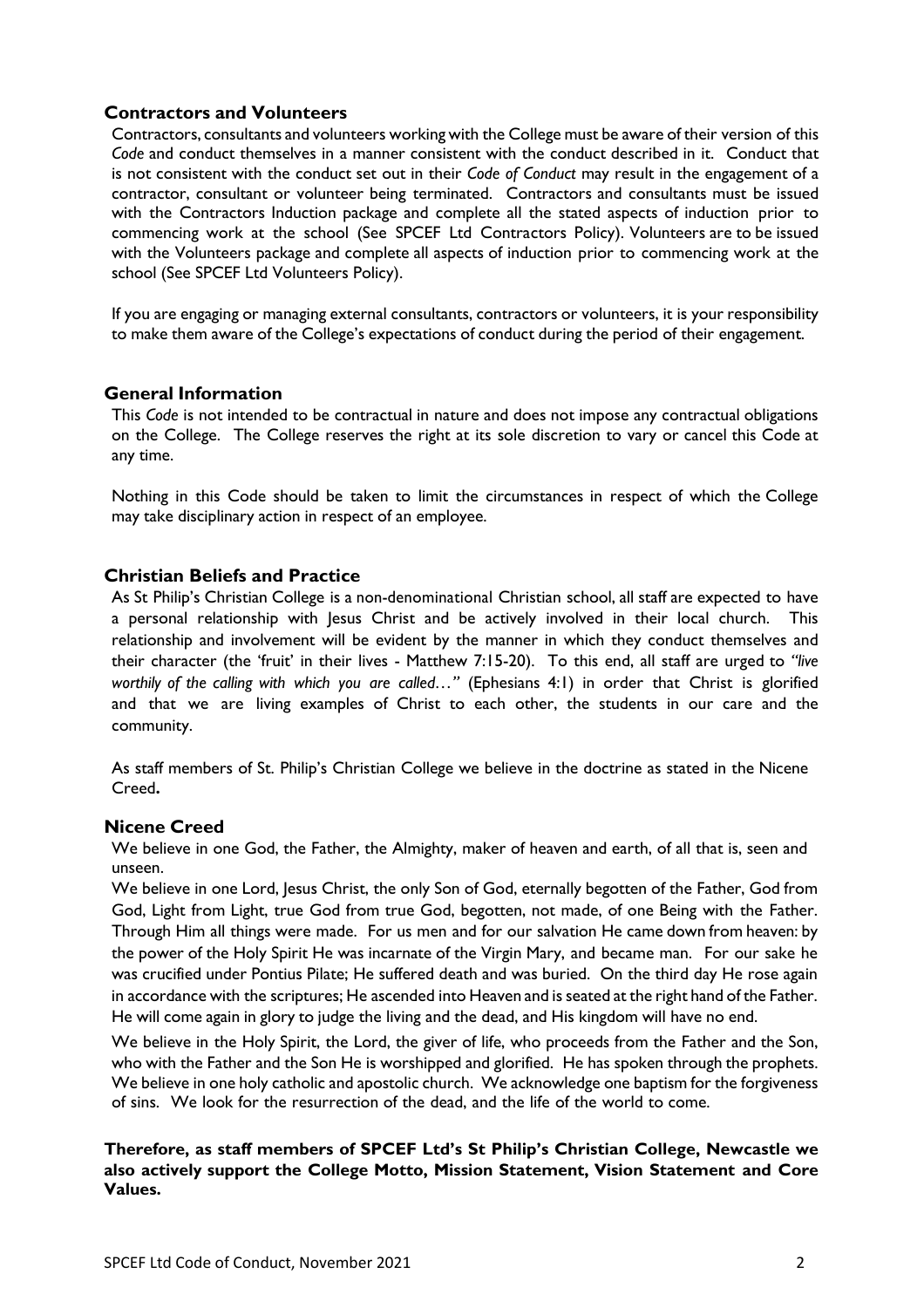## **The College Motto**

The College Motto comes from the words of Jesus, in John 14:6, where Jesus says, *"I am the Way, the Truth and the Life."* It is our desire that all students come to know this to be true in their own lives as they see and experience all employees of SPCEF Ltd live out these words in unity of commitment to the Lord Jesus Christ.

## **The College Mission Statement**

St Philip's Christian College will continue to provide quality education in a caring, secure and challenging learning environment based on Christian beliefs, values and practice.

## **The College Vision**

St. Philip's Christian College seeks to be a leading provider of quality Christian schooling within our nation, where:

- 1. Every student develops a personal faith in Jesus Christ and is empowered to live with purpose, integrity and joy.
- 2. Every student achieves their God-given potential and is well equipped to make a significant contribution to society.
- 3. Every student benefits from innovative and effective learning experiences taught by skilled and dedicated teachers.
- 4. Every student enjoys a safe and secure learning environment wherein they feel connected and affirmed.
- 5. Every student contributes to a culture of respect, dignity, care and concern for others.
- 6. Every student has access to excellent learning resources and is taught in the best learning facilities we can provide.

## **The College Core Values**

1. Christ First

- 2. Serve One Another
- 3. Strive for Excellence
- 4. Do What is Right
- 5. Build Community

These core values should be reflected in all that we do as staff and how we relate as staff. That is, "faith expressing itself in love" (Gal 6:5 NLT). It is out of a demonstration of this "faith expressing itself in love" that students will have the opportunity to discover the wonderful privilege of having a genuine relationship with God through His love as we seek to meet their needs in education.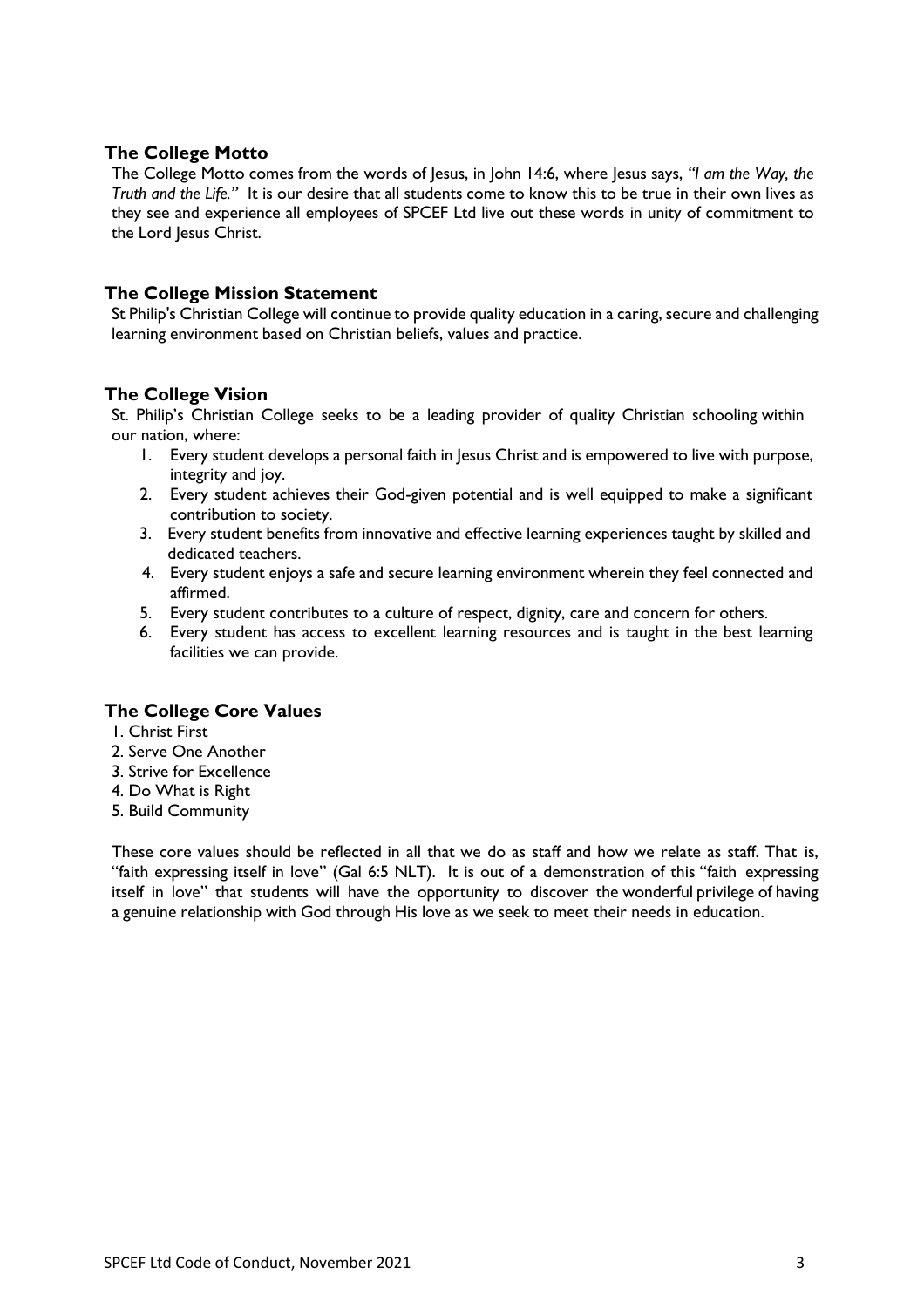## **Biblical Principles for Employee Behaviour at St. Philip's Christian Education Foundation Ltd.**

#### • **Christ's love transforms all relationships** (Philippians 2:1-15)

"If you have any encouragement from being united with Christ, if any comfort from his love, if any fellowship *with the Spirit, if any tenderness and compassion, then make my joy complete by being like-minded having the* same love, being one in spirit and purpose. Do nothing out of selfish ambition or vain conceit, but in humility consider others better than yourselves. Each of you should look not only to your own interest, but also to the interest of others. Your attitude should be the same as that of Christ Jesus; Who being in very nature God, did not consider equality with God something to be grasped, but made himself nothing, taking the very nature of a servant, being made in human likeness. And being found in appearance as a man, he humbled himself and *became obedient to death - even death on a cross. Therefore God exulted Him to the highest place and gave* him the name that is above every name, that at the name of Jesus every knee should bow, in heaven and on earth and under the earth, and every tongue confess that Jesus Christ is Lord, to the glory of God the Father. Therefore, my dear friends, as you have always obeyed, not only in my presence, but now much more in my absence, continue to work out your salvation with fear and trembling, for it is God who works in you to will *and act according to his good purpose. Do everything without complaining or arguing, so that you may become* blameless and pure, children of God without fault in a crooked and depraved generation, in which you shine like *stars in the universe as you hold out the word of life."*

#### **As we believe these words are from God, we are committed to act accordingly.**

We act as one in Christ Jesus who loves us all equally and without favour and we strive to be "like minded having the same love, being one in spirit and purpose." We have a common purpose to uphold Christian beliefs and practices and fulfil the Mission and Vision statements of St. Philip's Christian Education Foundation Ltd.

We "do nothing out of selfish ambition or vain conceit, but in humility consider others better than yourselves" as Christ himself did when "being in very nature God, did not consider equality with God something to be grasped, but made himself nothing, taking the very nature of a servant".

1. We live together to be imitators of Christ, under the guidance of His Holy Spirit, in accordance with His Word, the Bible.

2. We therefore uphold each other and avoid malice, gossip and slander.

3. We are accountable to one another to encourage and to strengthen each other even to the inconvenience of ourselves.

4. We negotiate our positions and do not lord ourselves over others, even those in authority who serve us in all things.

5. When disagreements arise, we seek mediation and reconciliation through a humble and forgiving heart. If we cannot be reasonably reconciled, we uphold the command to love one another through capitulating rather than attempting to dominate.

We "look not only to (our) own interest, but also to the interest of others" and serve as Christ himself did, who "humbled himself and became obedient to death - even death on a cross".

6. We serve the families who seek our assistance in educating their children, the students who we are entrusted to assist in "bringing up in the ways of the Lord", and to each who participates in this common task, and the wider community that we are part of.

7 We serve so that all may know and come to believe personally "that at the name of Jesus every knee should bow, in heaven and on earth and under the earth, and every tongue shall confess that Jesus Christ is Lord, to the glory of God the Father".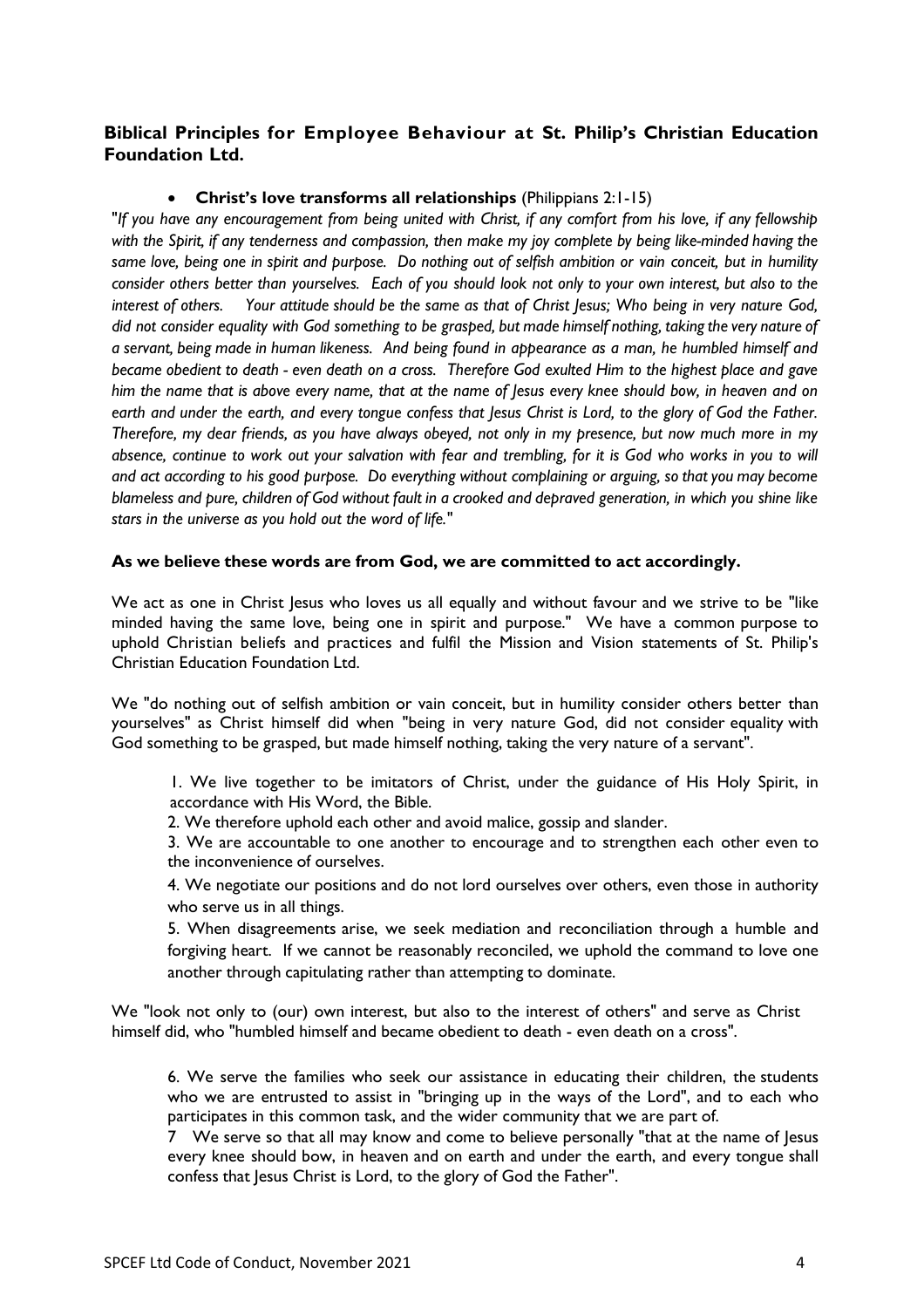8. In this service we "continue to work out (our) salvation with fear and trembling" and disciple others to do likewise.

In our service we strive to "do everything without complaining or arguing" giving respect to those who serve us and who are placed in authority over us according to God's purpose. We do all these things "so that (we) may become blameless and pure, children of God without fault in a crooked and depraved generation, in which (we) shine like stars in the universe as (we) hold out the word of life".

As an outworking of these things we believe that when Jesus said that the greatest commandment is, "Love the Lord your God with all your heart and with all your soul and with all your mind...(and) ...love your *neighbour as yourself"* (Matthew 22: 37-40) we display this great command through our actions.

*Therefore, as an act of worship in response to the mercy of our God, through Jesus Christ, we abide by the following Code of Conduct, based on the framework from the Association of Independent Schools, NSW and ratified by the Board of Governors of St. Philip's Christian Education Foundation Ltd.*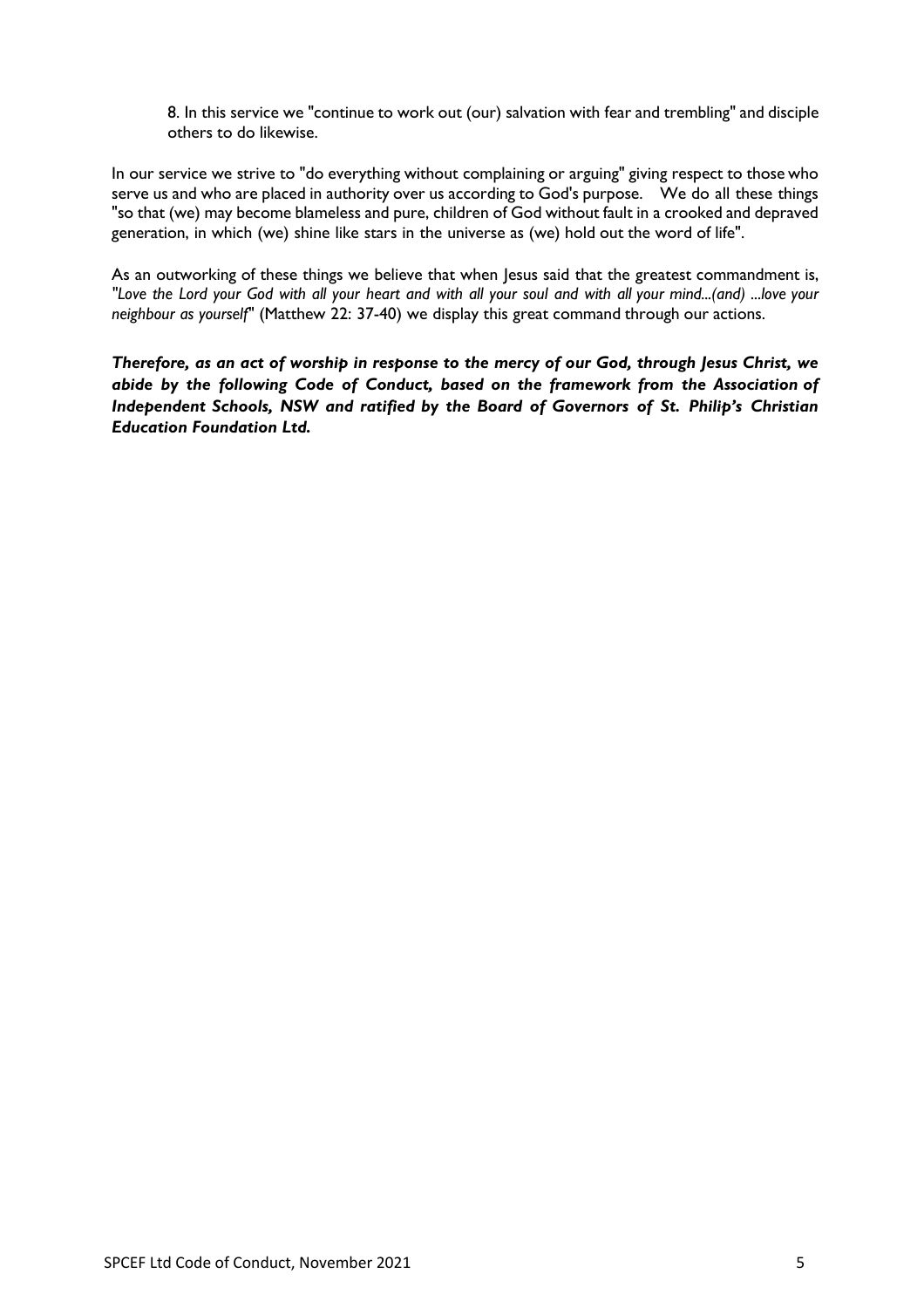## **St. Philip's Christian Education Foundation Ltd Code of Conduct**

## **1. EMPLOYEE EXPECTATIONS**

#### **What is expected of you as an employee?**

*First and foremost, that we will act in accordance with the Christian beliefs and practices outlined above, as an act of worship to our Lord and Saviour Jesus Christ.*

*Therefore, as an employee, you should be aware of all of the College's policies and procedures, particularly those that apply to your work. Many of these are available online; others may be made available to you through induction and training and development programs.*

*If you are uncertain about the scope or content of a policy with which you must comply, you should seek clarification from your Principal or supervisor.*

*You should also be familiar with the legislation under which you are employed as this may specify requirements with which you need to comply.*

As a College employee, you are expected to:

- (a) serve, in whatever you do, as unto the Lord Jesus Christ, and therefore;
- (b) perform your duties to the best of your ability and be accountable for your performance
- (c) follow reasonable instructions given by your supervisor or their delegate;
- (d) comply with lawful directions;
- (e) carry out your duties in a Christ-like, professional, competent and conscientious manner, while seeking suitable opportunities to improve your knowledge and skills, including through participation in relevant professional development;
- (f) act honestly, without partiality, and in good faith in fulfilling your duties;
- (g) treat everyone with respect, as born in the image of God, and thus be courteous and responsive in dealing with your colleagues, students, parents and members of the public;
- (h) work in fellowship with, and collaboratively with your colleagues; and
- (i) ensure that your conduct, whether during or outside working hours, is consistent with the Christian beliefs and practices of the College and does not damage the reputation of the College.
- (j) not engage in any other employment or business without the prior approval of the Principal.
- (k) follow any directive issued by the Federal or New South Wales State Government of Australia, such as a Public Health order, which directly relates to, or impacts your employment and role at the College.

## **2. WHAT HAPPENS IF I BREACH THE CODE OF CONDUCT?**

#### *As a College employee, you hold a position of trust and are accountable for your actions.*

- 2.1 The consequences of inappropriate behaviour and breaches of this *Code* will depend on the nature of the breach.
- 2.2 Employees should report possible breaches by colleagues to their supervisor or the **Principal**. If the possible breach is by their supervisor then it should be reported to the **Principal**.
- 2.3 Factors the College may consider when deciding what action to take may include:
	- (a) the seriousness of the breach;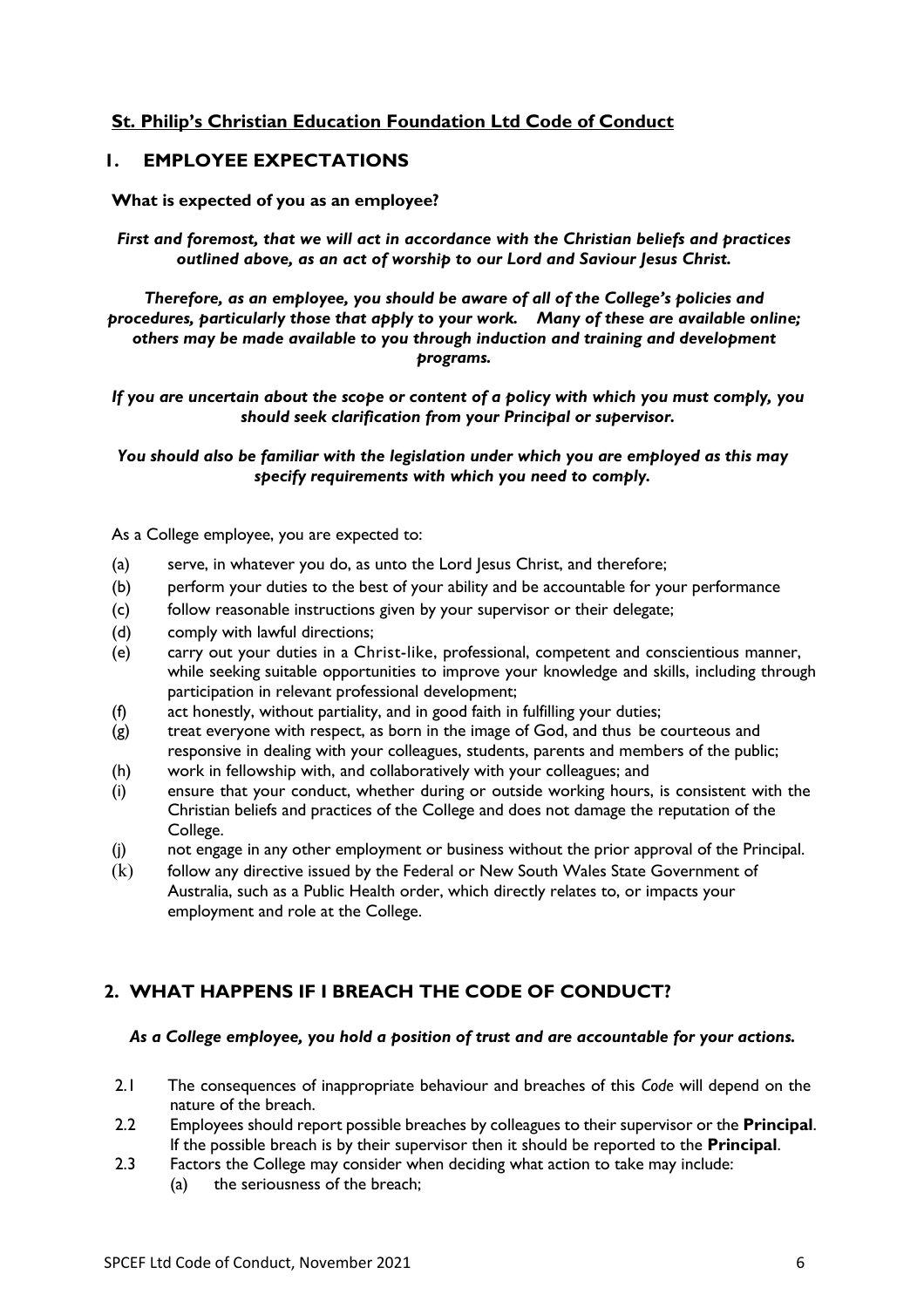- (b) the likelihood of the breach occurring again;
- (c) whether the employee has committed the breach more than once;
- (d) the risk the breach poses to employees, students or any others; and
- (e) whether the breach would be serious enough to warrant formal disciplinary action.
- 2.4 Actions that may be taken by the College in respect of a breach of the Code include management or remedial action, training or disciplinary action ranging from a warning to termination of employment. The College will reserve the right to determine in its entirety the response to any breach of this Code.

# **3 REQUIRED REPORTING**

#### *Employees are required under Child Safety laws and regulations to report certain information to the College.*

#### *As a Christian College we are committed to upholding the teaching of never taking sexual advantage of others, as in 1 Thessalonians 4:1-12.*

- 3.1 All employees are required to inform the **Principal** if they are charged with or convicted of a serious offence (those punishable by 12 months or more in jail). You must also inform the Principal if you become the subject of an Apprehended Violence Order.
- 3.2 If, through your employment with the College, you become aware of a serious crime committed by another person, you are required to report it to the **Principal**, who may be required to inform the police.
- 3.3 As a College employee, you must report to the Principal:
	- (a) any concerns that you may have about the safety, welfare and well-being of a child or young person;
	- (b) any concerns you may have about the inappropriate actions of any other employee, contractor or volunteer that involves children or young people;
	- (c) any concerns you may have about any other employee, contractor or volunteer engaging in 'reportable conduct' or any 'reportable allegation' that has been made to you; and
	- (d) if you become aware that an employee, contractor or volunteer has been charged with or convicted of an offence (including a finding of guilt without the court proceeding to a conviction) involving 'reportable conduct'; and
	- (e) if you become the subject of reportable allegations whether or not they relate to your employment in the College; and
	- (f) if you become subject to an interim bar or a bar by the Office of the Children's Guardian, or if you become a *disqualified<sup>1</sup>* person from working or volunteering with children.
- 3.4 Please note that teachers and some other employees have mandatory reporting obligations under the Children and Young Persons (Care and Protection) Act 1998 (NSW) where they have reasonable grounds to suspect a child under the age of 16 years is at risk of significant harm and have current concerns about the safety, welfare and wellbeing of the child. Any concerns must be reported to the Principal immediately.

You should refer to the College's Child Protection Policy, Child Protection Guidelines and Procedures, Allegations Against Staff Policy, and Allegations Against Staff Guidelines and Procedures for further information about these obligations

<sup>1</sup> As defined in the *NSW Chld Protection (Working with Children) Act 2012* Section 18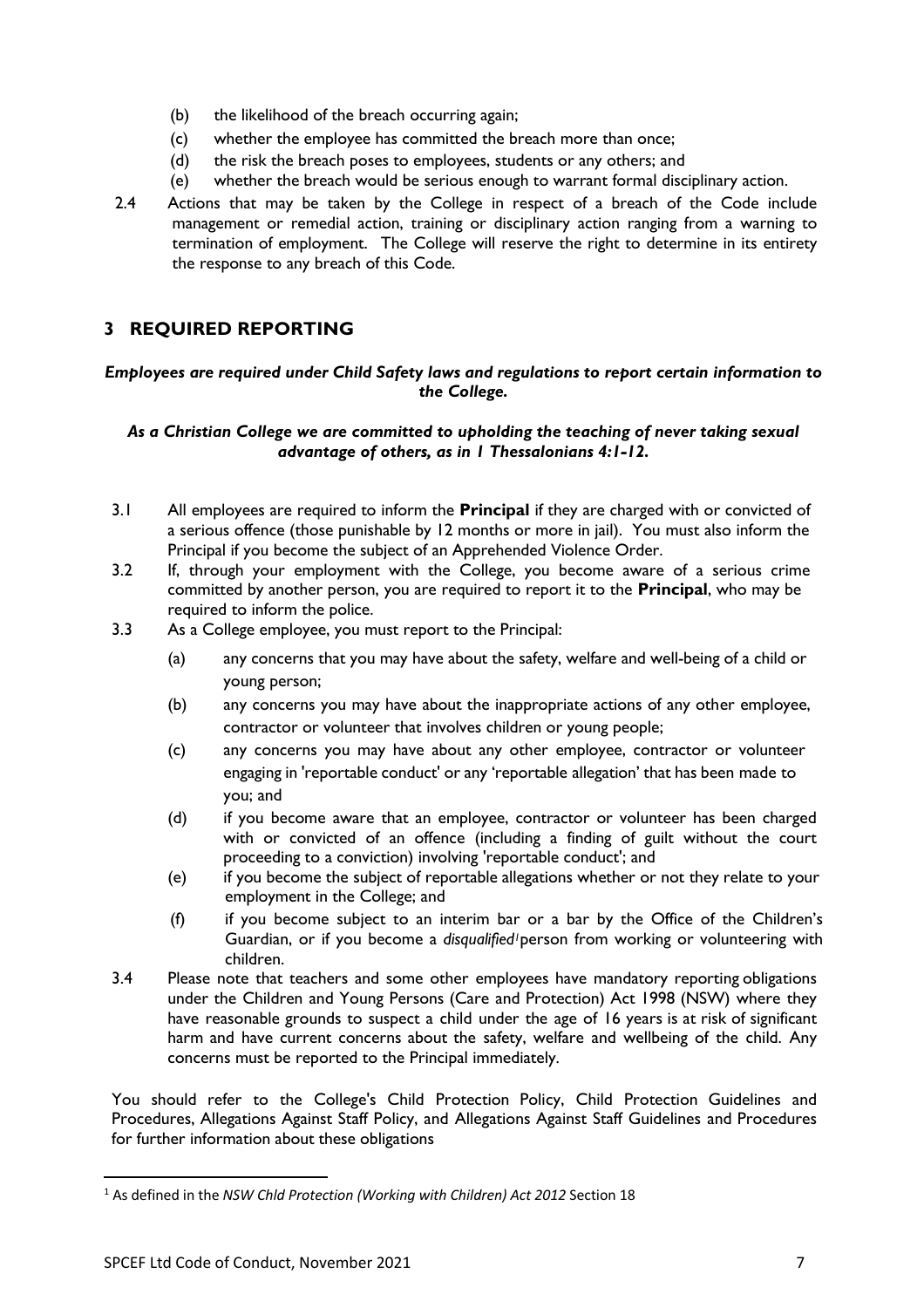# **4. RESPECT FOR PEOPLE**

*All people are made in the image of God, and are worthy of respect (Genesis 1:26-27). This principle relates to everyday life. For example: 1 Peter 2:13-17, The Message. "Make the Master proud of you by being good citizens. Respect the authorities, whatever their level; they are God's emissaries for keeping order. It is God's will that by doing good, you might cure the ignorance of the fools who think you're a danger to society. Exercise your freedom by serving God, not by breaking the rules. Treat everyone you meet with dignity. Love your spiritual family. Revere God. Respect the government."*

#### *The College therefore expects employees to treat each other with respect and courtesy.*

#### *Our daily interaction with others reflects on the College's reputation and our relationship with Jesus Christ. Therefore, all employees are expected to be approachable, courteous and prompt in dealing with other people, including students, parents, other employees and members of the community.*

- 4.1 Employees who work with students have a special responsibility in presenting themselves as appropriate role models for those students. Modelling effective leadership and respect in your interactions with students can have a profoundly positive influence on a student's personal and social development.
- 4.2 Similarly, it is important for you to treat your colleagues, other employees, contractors, students and parents with respect. Rude or insulting behaviour, including verbal and nonverbal aggression, abusive, threatening, intimidating or derogatory language and physical abuse or intimidation towards other employees, contractors, students and parents is unacceptable. You must not use information and communication technologies, such as email, mobile phones, text or instant messaging, blogs, social media sites and other websites to engage in this type of behaviour.
- 4.3 You must not discriminate against, or harass for any unlawful reason, or bully for any reason any employee, contractor, student or parent. Your obligations in this regard, including the list of unlawful reasons, are set out in the College's *Discrimination, Harassment and Bullying Policy*. Unlawful harassment or discrimination may constitute an offence under the **Anti-Discrimination Act 1977** or federal discrimination legislation. Bullying may be a breach of your obligations under work health and safety legislation or your duty of care at common law.
- 4.4 You should ensure that you are aware of the College's *Discrimination, Harassment and Bullying Policy*. If you believe you are being unlawfully harassed or discriminated against or bullied:
	- (a) where you feel comfortable ask the person to stop, or make it clear that you find the behaviour offensive or unwelcome. It may be useful to speak with your supervisor or Head of School in the first instance to seek guidance on how to do this; and/or
	- (b) raise the issue as a grievance in accordance with the College's *Discrimination, Harassment and Bullying Policy* and the *College's Grievance Procedures* as soon as possible after the incident(s) have occurred.
- 4.5 The College takes reports of unlawful discrimination and harassment or bullying seriously and will consider action it considers appropriate if such conduct is found to have occurred including disciplining or dismissing offenders. Many incidents can be addressed effectively if reported early.
- 4.6 If you lie about or exaggerate about a complaint, the College will view this as a very serious matter, and you may be disciplined or dismissed.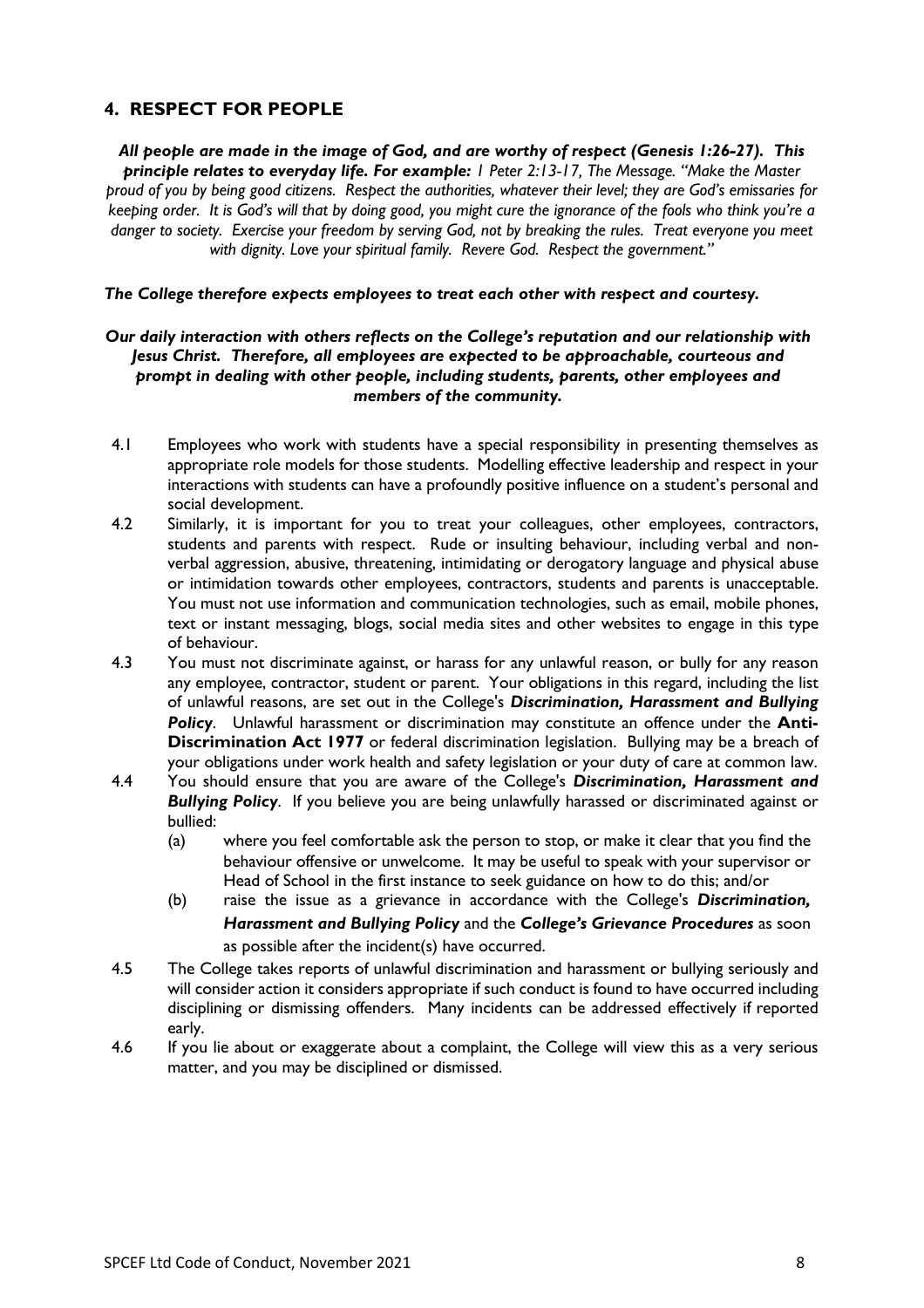# **5. DUTY OF CARE AND WORK HEALTH AND SAFETY**

Care of children as part of God's called community is taught throughout Scripture. Christians have often been at the forefront of developing services and caring environments for children. It is in this spirit and tradition that we at St Philip's Christian College Newcastle fulfil our duty of care obligations.

#### *As a College employee therefore, you have a duty of care to students in your charge to take all reasonable steps to protect students from risks of harm that can be reasonably predicted. The duty encompasses a wide range of matters, including (but not limited to):*

#### • *the provision of adequate supervision*

- *ensuring grounds, premises and equipment are safe for students' use*
- *implementing strategies to prevent bullying from occurring in the College,*
- *and providing medical assistance (if competent to do so), or seeking assistance from a medically trained person to aid a student who is injured or becomes sick at College.*

#### • **DUTY OF CARE**

- 5.1 As a College employee, you have a duty of care to students in your charge. That duty is to take all reasonable steps to protect students from risks of harm that can be reasonably predicted: for example, risks from known hazards and from foreseeable risk situations against which preventative measures can be taken. The standard of care that is required, for example the degree of supervision, needs to be commensurate with the students' maturity and ability.
- 5.2 Duty of Care to students applies during all activities and functions conducted or arranged by the College. The risks associated with any activity need to be assessed and managed before the activity is undertaken. Risks and hazards must then be continually assessed, monitored and managed throughout the time of the activity.
- 5.3 You should ensure that you are aware of the College's *Supervision Policy, Guidelines and Procedures, Excursions Policy and Planning Guide, Risk Management Policy, Work Health and Safety Policy, Evacuation Policy and ECO Procedures*.

## • **WORK HEALTH AND SAFETY**

5.4 We are taught in Scripture to be good stewards of what God has given to us. This includes each other. For example: 1 Corinthians 6:19-20 - *Or didn't you realize that your body is a sacred place, the place of the Holy Spirit? Don't you see that you can't live however you please, squandering what God paid such a high price for? The physical part of you is not some piece of property belonging to the spiritual part of you. God owns the whole works. So let people see God in and through your body.*  (The Message)

You also have a responsibility under Work Health and Safety legislation to take care of your own health and safety at work. It is also your responsibility to ensure that your activities do not place at risk the health and safety of your co-workers, students or other persons that you may come into contact with at work.

- 5.5 Considerations of safety relate to both physical and psychological wellbeing of individuals.
- 5.6 You should ensure that you are aware of the College's *Work Health and Safety Policy.*

# **• SUPERVISION OF STUDENTS**<br>5.7 You should take all reasonable steps

- 5.7 You should take all reasonable steps to ensure that no student is exposed to any unnecessary risk of injury.
- 5.8 You should be familiar with and comply with the College's evacuation procedures.
- 5.9 Students should not be left unsupervised either within or outside of class. You should be punctual to class and allocated supervision.
- 5.10 You should remain with students after College activities until all students have been collected. In the event that a student is not collected you should remain with the student until collected,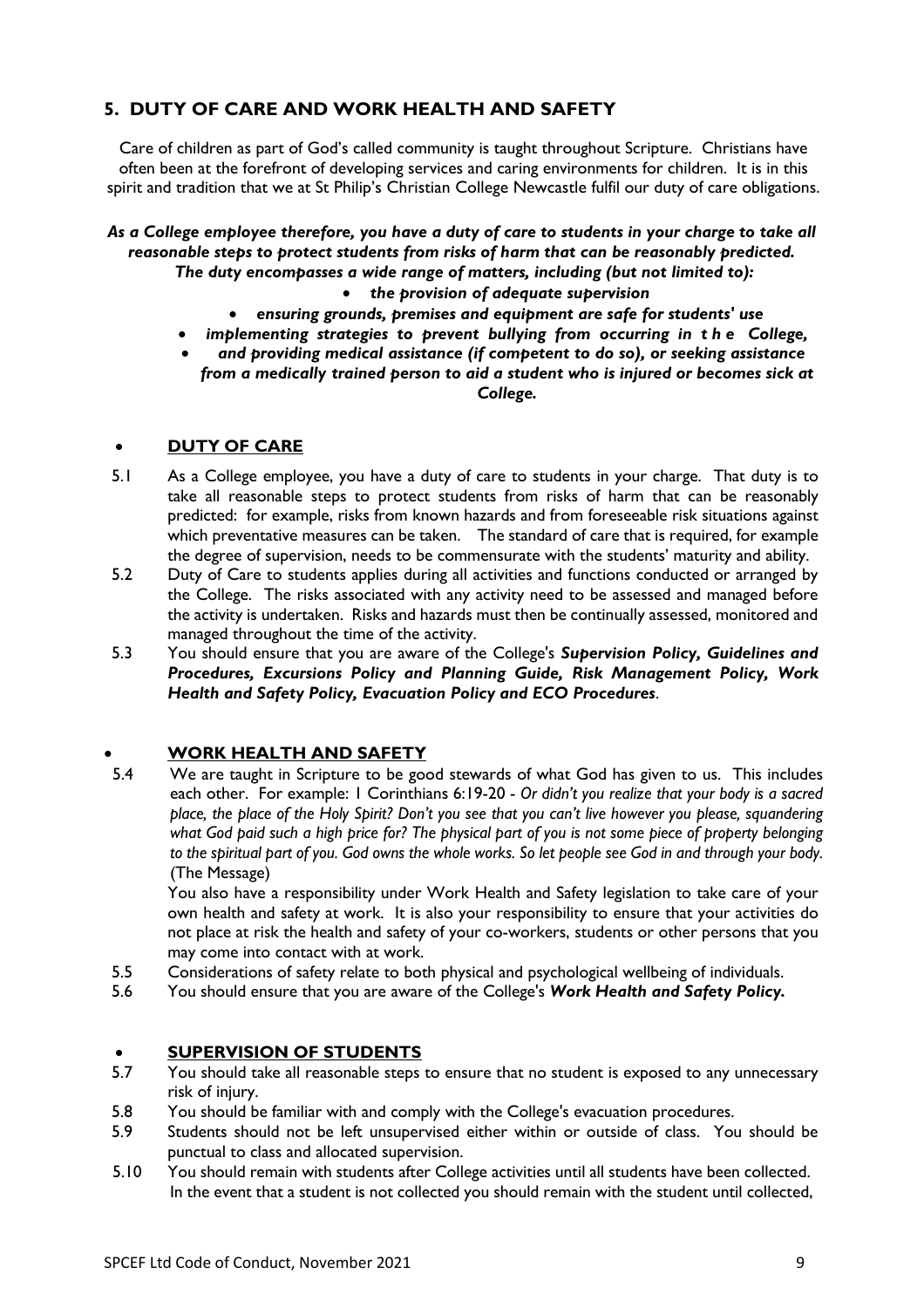or seek advice from your supervisor.

- 5.11 Playground supervision is an integral part of the responsibility of staff. It must take precedence over other activities. It is unacceptable to be late. You should actively supervise your designated area, being vigilant and constantly moving around.
- 5.12 You should be alert to bullying or any other form of discriminatory behaviour, and report incidents to the appropriate staff member. Additional detail about student bullying is set out in the *Managing Student Behaviour (Anti-Bullying and Harassment) Policy and Managing Student Behaviour (Anti Bullying and Harassment) Guidelines and Procedures.*
- 5.13 Ill or injured students should be attended to by the supervising staff member. Should additional assistance be required you should contact the designated First Aid person in your sub-school or Main Administration Area.
- 5.14 You should ensure that you understand and comply with the College's policy in regard to the storage and administration of prescribed medication to students (see *Student Health and Medication Policy and Procedures documents*)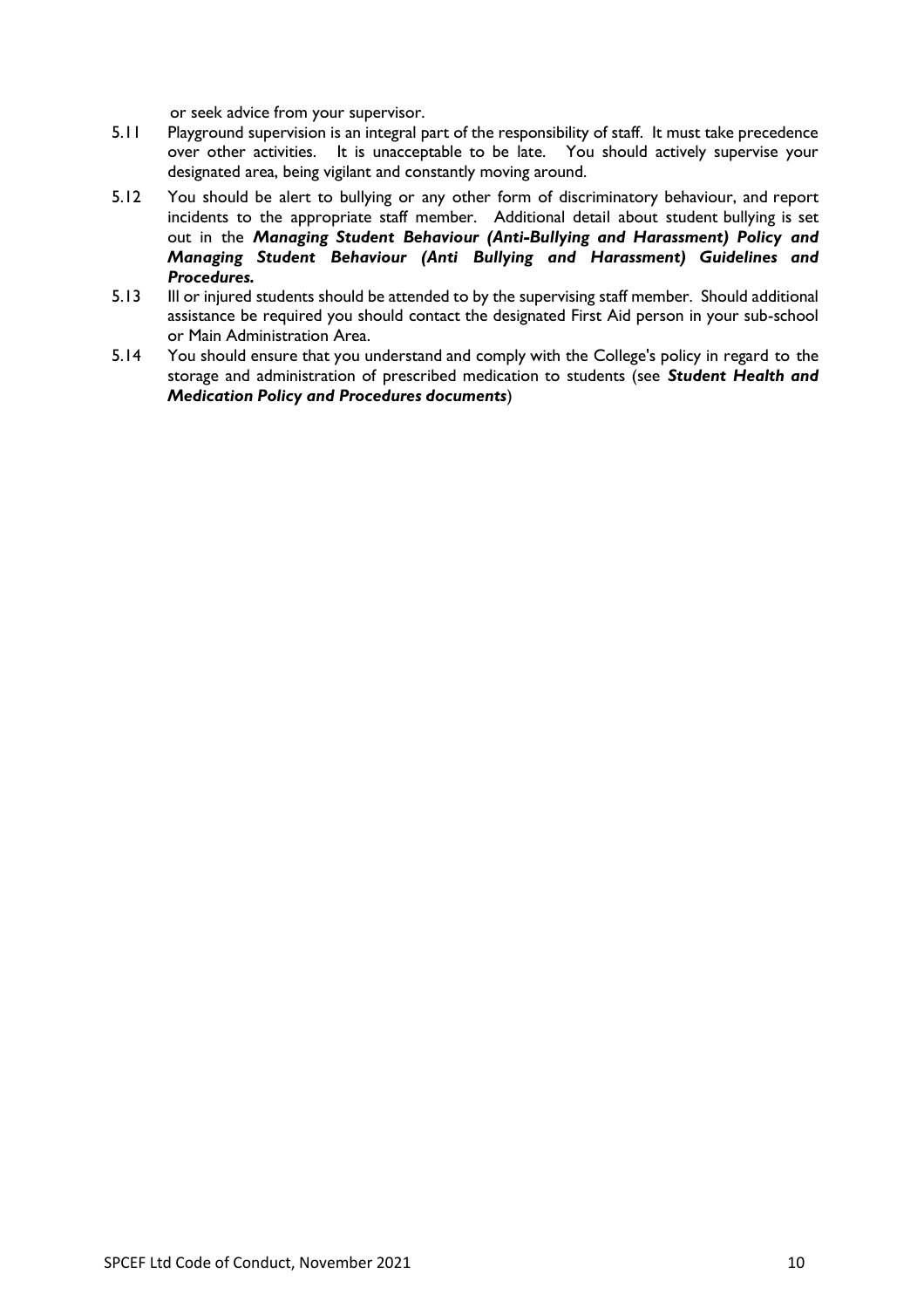## **6. RELATIONSHIPS BETWEEN EMPLOYEES AND STUDENTS, EMPLOYEES AND PARENTS, AND ADULT TO ADULT.**

*As a College employee, you are expected to always behave in a manner that honours God and upholds the Christian beliefs, values and practices of the College. Therefore, all adult to child relationships and all adult relationships will be based on evangelical Christian Biblical principles.\* As a College employee, you are therefore expected to always behave in ways that promote the safety, welfare and well-being of children and young people. You must actively seek to prevent harm to children and young people, and to support those who have been harmed. While not all employees are required to manage and supervise students, it is important for all College employees to understand and observe the College's Child Protection Policies.*

## • **EMPLOYEE AND STUDENTS**

#### **Supervision of students**

- 6.1 You should avoid situations where you are alone in an enclosed space with a student. Where you are left with the responsibility of a single student you should ensure that this is in an open space in view of others. Where this is not possible or practical it should be discussed with your supervisor and/or the Principal.
- 6.2 You should never drive a student in your car unless you have specific permission from your supervisor and/or the Principal to do so. In the event of an emergency you should exercise discretion but then report the matter to your supervisor.
- 6.3 If you wish to conduct a private conversation with a student you should consider the time and venue carefully to avoid placing yourselves in a vulnerable situation. It is preferable to leave the door open. You should not locate yourself between the student and the door.
- 6.4 When confiscating personal items, such as mobile phones or hats, ask students to hand them to you. Only take items directly from students in circumstances where concern exists for the safety of the student or others and your own safety is not jeopardised by this action.

#### **Physical contact with students**

- 6.5 You must not impose physical (corporal) punishment on a student in the course of your professional duties.
- 6.6 When physical contact with a student is a necessary part of the teaching/learning experience you must exercise caution to ensure that the contact is appropriate and acceptable. You should seek reassurance from the student by asking for a volunteer if necessary to demonstrate a particular activity.
- 6.7 Attention to the toileting needs of young children should be done with caution. It may be appropriate to have the door open. For students with a disability the management of toileting needs should be included in the student's individual management plan.
- 6.8 When congratulating a student, a handshake, pat on the shoulder or brief hug are acceptable as long as the student is comfortable with this action. Kissing of students is not acceptable.
- 6.9 Assessing a student who is injured or ill may necessitate touching the student. Always advise the student of what you intend doing and seek their consent.
- 6.10 Sometimes in ensuring duty of care you may be required to restrain a student from harming him or herself or others using reasonable force. Any such strategy must be in keeping with the College's behaviour management practices or individual student management plans. You should report and document any such incidents.

\*Refer to page 4, 5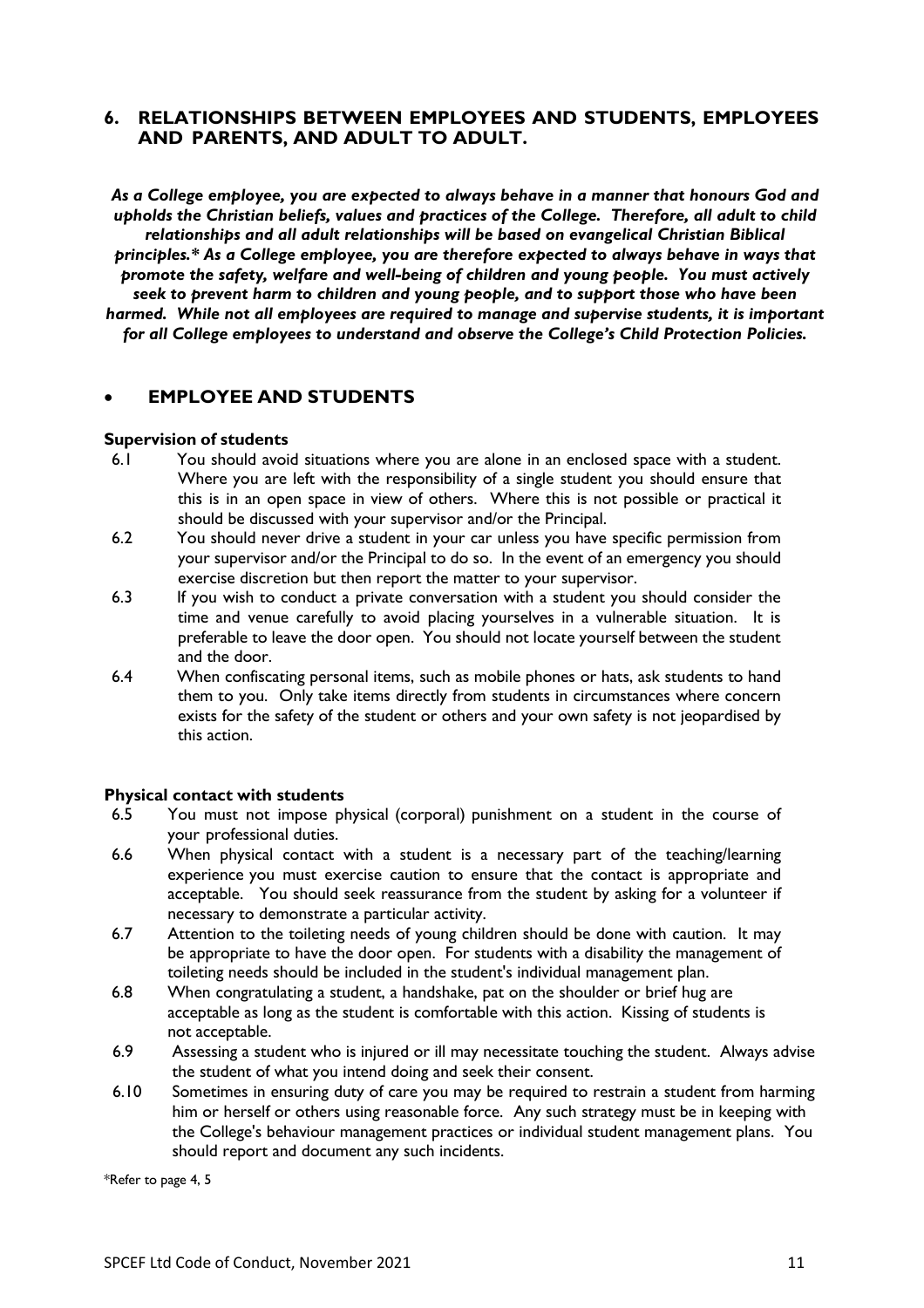#### **Relationships with students**

*Note the Biblical principle above of not taking sexual advantage of anyone, particularly students.*

- 6.11 You must not have a romantic or sexual relationship with a student, nor engage in sexual misconduct or grooming that would lead to such a relationship or act. It is irrelevant whether the relationship is homosexual or heterosexual, consensual or non-consensual or condoned by parents or caregivers. You are reminded of:
	- (a) the law prohibiting sexual relations with a person under the age of consent (16 years);
	- (b) the law prohibiting sexual relations between a teacher and their student under the age of 18 years; and
	- (c) that at this school, the principle in point (b) is extended to include all students, even if they are 18 and older.
- 6.12 You must not develop a relationship with any student that is, or that can be interpreted as having a personal rather than a professional interest in a student. An overly familiar relationship with any student (including any adult student) that you are responsible for teaching, tutoring, advising, assessing, or for whom you provide pastoral or welfare support raises serious questions of conflict of interest, trust, confidence, dependency, and of equality of treatment. Such relationships may also have a negative impact on the teaching and learning environment for other students and colleagues, and may carry a serious reputational risk for the College. Students who are relatives or close church friends of staff should also be taught to be mindful of 'sense of occasion' in terms of how this relationship is expressed at school.
- 6.13 If you consider that a student is being overly familiar, seeking to establish a personal relationship with you or has developed a 'crush' on you, you should report your concerns to your supervisor and/or the Principal as soon as possible so that a plan can be developed to manage the situation effectively and sensitively.
- 6.14 At all times when speaking with students care must be taken to use appropriate language. You must always treat students with respect and without favouritism. There is no place for sarcasm, derogatory remarks, inappropriate familiarity or offensive comments.
- 6.15 You may, as part of your pastoral care role, engage in discussion with students about pertinent pastoral personal issues. This is entirely appropriate. However you must be cautious about making personal comments about a student or asking questions that probe your own or a student's sexuality or relationships. You must not hold conversations with a student of an intimately personal nature where you disclose information about yourself.
- 6.16 You must not:
	- (a) invite students to your home;
	- (b) visit students at their home; or
	- (c) attend parties or socialise with students, unless you have the express permission of the Principal and their parent/caregiver (or if there is a familial or church-based relationship that is a normal part of your life about which the school is aware).
- 6.17 You must not engage in tutoring or coaching students from the College without the express permission of the Principal.
- 6.18 You must not invite students to join your personal electronic social networking site or accept students' invitations to join their social networking site (see Section 7 - **Appropriate use of electronic communication and social networking sites**).
- 6.19 You must not give gifts to students. You should also carefully consider your position before accepting any gift from a student (see Section 10 - **Declaring gifts, benefits and bribes**)
- 6.20 Wherever practical, you should avoid teaching or being involved in educational decisions involving family members or close friends. Where it is not practical to avoid such situations completely, another member of staff should make any significant decisions relating to the student's assessments and have those endorsed by a supervisor.
- 6.21 You should be aware of, and sensitive to, children with culturally diverse or indigenous backgrounds and cultural practices. These diverse backgrounds may influence your understanding of their behaviour, and the interpretation of your behaviour.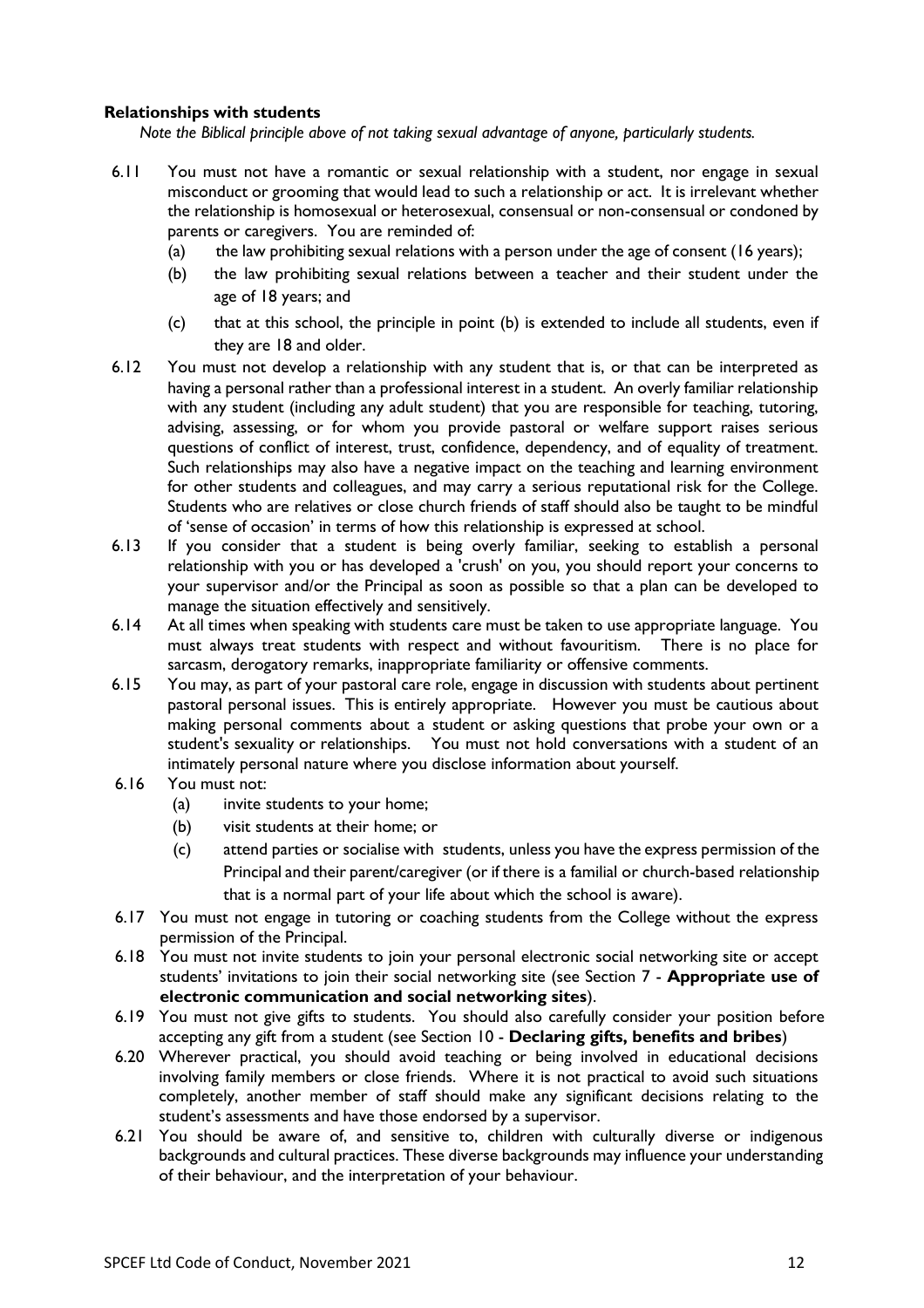#### **Child Protection**

- 6.22 You must be aware of and comply with the College's *Child Protection Policy, Child Protection Guidelines and Procedures, Allegations Against Staff Policy, and Allegations Against Staff Guidelines and Procedures.*
- 6.23 As set out in **Section 3** you must report any concerns you may have about any other employee, contractor or volunteer engaging in 'reportable conduct' or any 'reportable allegation that has been made to you to the Principal. This includes self disclosure if the allegation involves you.
- 6.24 Broadly, 'reportable conduct' includes:
	- (a) any sexual offence,
	- (b) sexual misconduct,
	- (c) an assault, against a child,
	- (d) ill-treatment of a child,
	- (e) neglect of a child,
	- (f) an offence under section 43B (failure to protect) or section 316A (failure to report) of the *Crimes Act 1900,* and
	- (g) behaviour that causes significant emotional or psychological harm to a child

whether or not the child consents.

- 6.25 Reportable conduct does not extend to:
	- (a) conduct that is reasonable for the purposes of the discipline, management or care of children, having regard to the age, maturity, health or other characteristics of the children and to any relevant codes of conduct or professional standards, or
	- (b) the use of physical force that, in all the circumstances, is trivial or negligible, and the circumstances in which it was used have been investigated and the result of the investigation recorded in accordance with appropriate procedures; or
	- (c) conduct of a class or kind exempted from being reportable conduct by the *Children's Guardian Act 2019* under section 30
- 6.26 For further information about 'reportable conduct' see the College's *Allegations Against Staff Policy, and Allegations Against Staff Guidelines and Procedures*
- 6.27 The requirements outlined in Section 6 in relation to Supervision, Physical Contact and Relationships with Students set professional boundaries in relation to your behaviour. They make clear what behaviour is unacceptable and could amount to reportable conduct.

*In all processes that are undertaken in response to a reportable allegation or reportable conduct, St Philip's Christian College, Newcastle is committed to acting respectfully to all persons involved, and within the Christian ethic of justice in love.*

## **The Working With Children Check**

- 6.28 The Working With Children Check is a prerequisite for paid and unpaid child-related work. Under Part 2, section 6 of the *Child Protection (Working with Children) Act 2012*, child-related work is defined as work in a specific child-related role or face-to-face contact with children in a childrelated sector.
- 6.29 You must have a Working With Children Check clearance which will be valid for a period of five years. You are responsible for renewing your Working With Children Check every five years.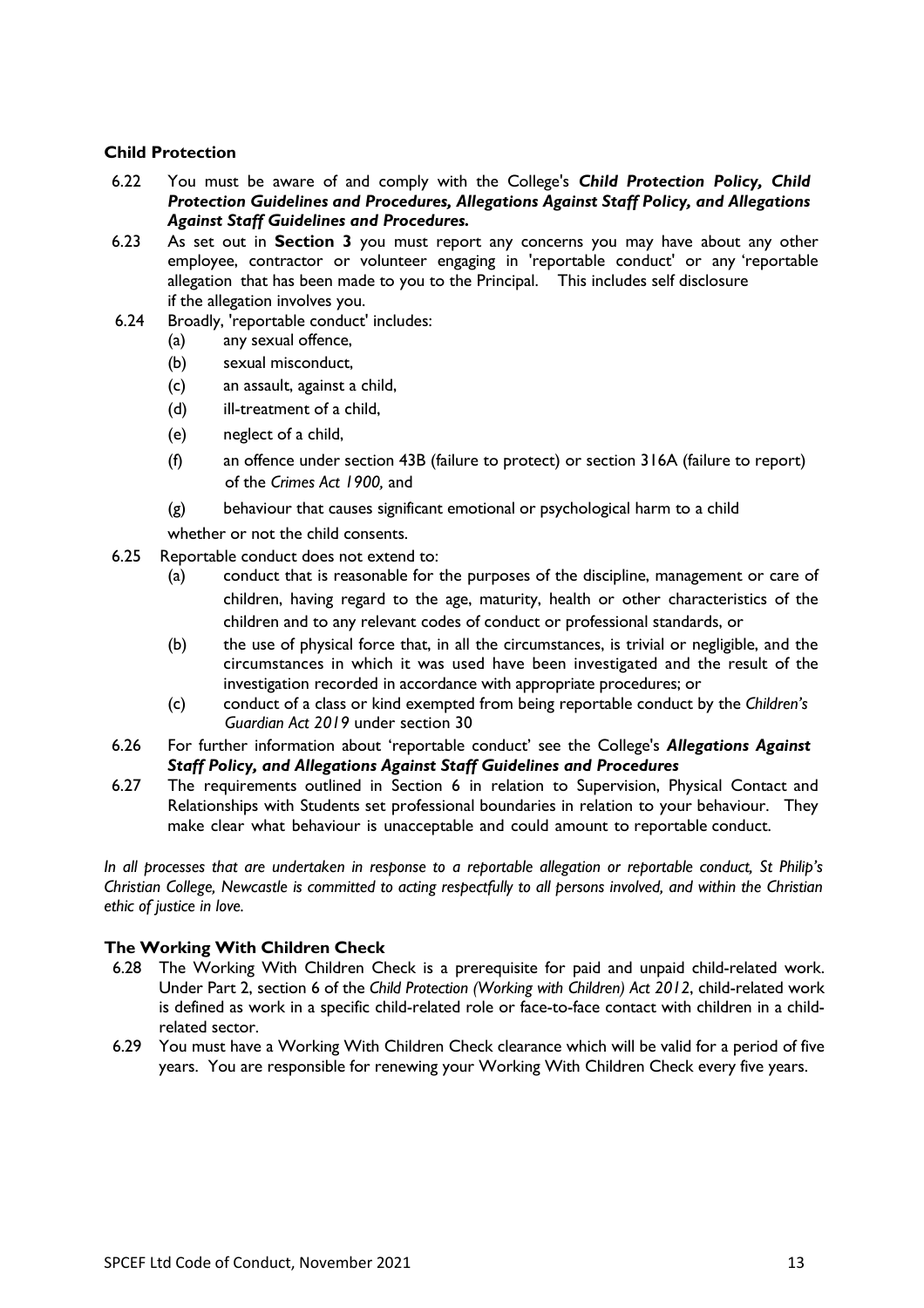## • **EMPLOYEES AND PARENTS**

#### 6.30 **General Principle:**

St Philip's Christian College, Newcastle recognises the primacy of the parents of children to raise and nurture them the way God raises and nurtures us. Thus, the home is the primary care giver for any student. The College enters into partnerships with the home, in common agreement of the College's beliefs, practices and values.

- 6.31 We will reply to messages from parents within two working days, even if it is to organise time to talk more carefully, or to set a time scale for investigation of an issue and further response.
- 6.32 When discussing an issue about a student with a parent, we will focus on describing events and patterns of behaviours. We will avoid using labels that can be deemed judgemental in any way.
- 6.33 Out of respect for the families of the College, we will avoid disciplining students publicly in view of other parents and we will not discuss a student with parents of other students.

# • **ADULT TO ADULT**

- 6.34 Staff must not become involved in inappropriate relationships as defined by the College's beliefs, values, ethos and practices. Evangelical Christian Biblical principles\* and statements about sexual relationships are to be our guide in these matters. The key ones are: (a) sexual intimacy is only to be given expression in faithful, heterosexual marriage (noting that the teaching on homosexual relationships are not culture specific in Scripture); and (b) no-one is to take advantage of another physically, mentally or spiritually. This includes, but is not limited to, grooming behaviour, sensualised activities, or spiritualised sexual encounters.
- 6.35 If an appropriate intimate relationship (as defined above) develops between staff members, the staff involved should be circumspect in its expression at school. Physical behaviour that can be deemed as sexually suggestive is to be avoided. This also applies to married couples on staff.

\*Refer to page 4, 5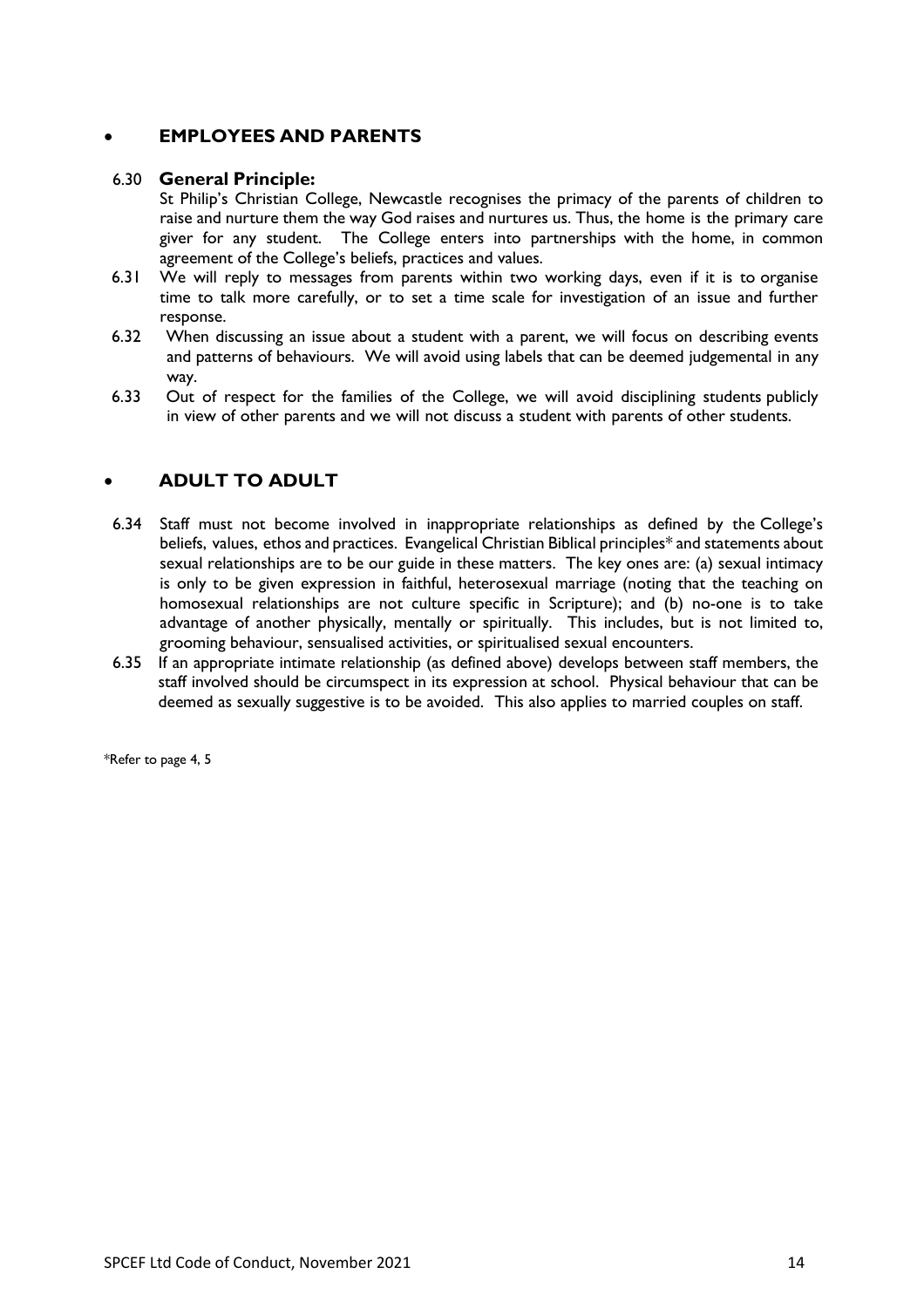## **7. APPROPRIATE USE OF ELECTRONIC COMMUNICATION AND SOCIAL NETWORKING SITES**

Jesus taught that what comes out of our mouths is the overflow of our hearts. Biblically, our hearts are the centre of our being. Therefore, we should 'guard our hearts' and only say 'that which builds up the other'. Our use of ICT is an extension of these principles.

#### *The College provides electronic communication facilities for its students and employees for educational or administrative purposes. It monitors and views data stored or transmitted using the College's facilities. By its nature, electronic communication is a fast and informal way of communicating. However, once a document or image has been sent there is no way to recall it and it exists forever.*

#### 7.1 You must comply with the College's *Network User Agreement, Internet Use and Social Networking Guidelines.*

This includes:

- (a) exercising good judgment when using electronic mail, following the principles of Biblical ethical behaviour;
- (b) using God honouring, appropriate and professional language in electronic mail messages;
- (c) being aware that if an issue addressed in an email becomes the subject of a legal dispute, then those emails would be discoverable: that is, the court and all parties to the dispute would be entitled to see them;
- (d) not sending messages that are harassing, discriminatory, defamatory, threatening, abusive or obscene;
- (e) not inviting students into your personal social networking site or accept an invitation to theirs;
- (f) not using social networking sites to email or contact students;
- (g) remembering transmission, storage, promotion or display of offensive, defamatory, or harassing material is strictly forbidden; and
- (h) reporting any situations where you become aware of the inappropriate use of electronic communication and social networking sites.
- 7.2 You must never use the College's networks to view, upload, download or circulate any of the following materials:
	- (a) sexually related or pornographic messages or material;
	- (b) violent or hate-related messages or material;
	- (c) racist or other offensive messages aimed at a particular group or individual;
	- (d) malicious, libellous or slanderous messages or material; or
	- (e) subversive or other messages or material related to illegal activities**.**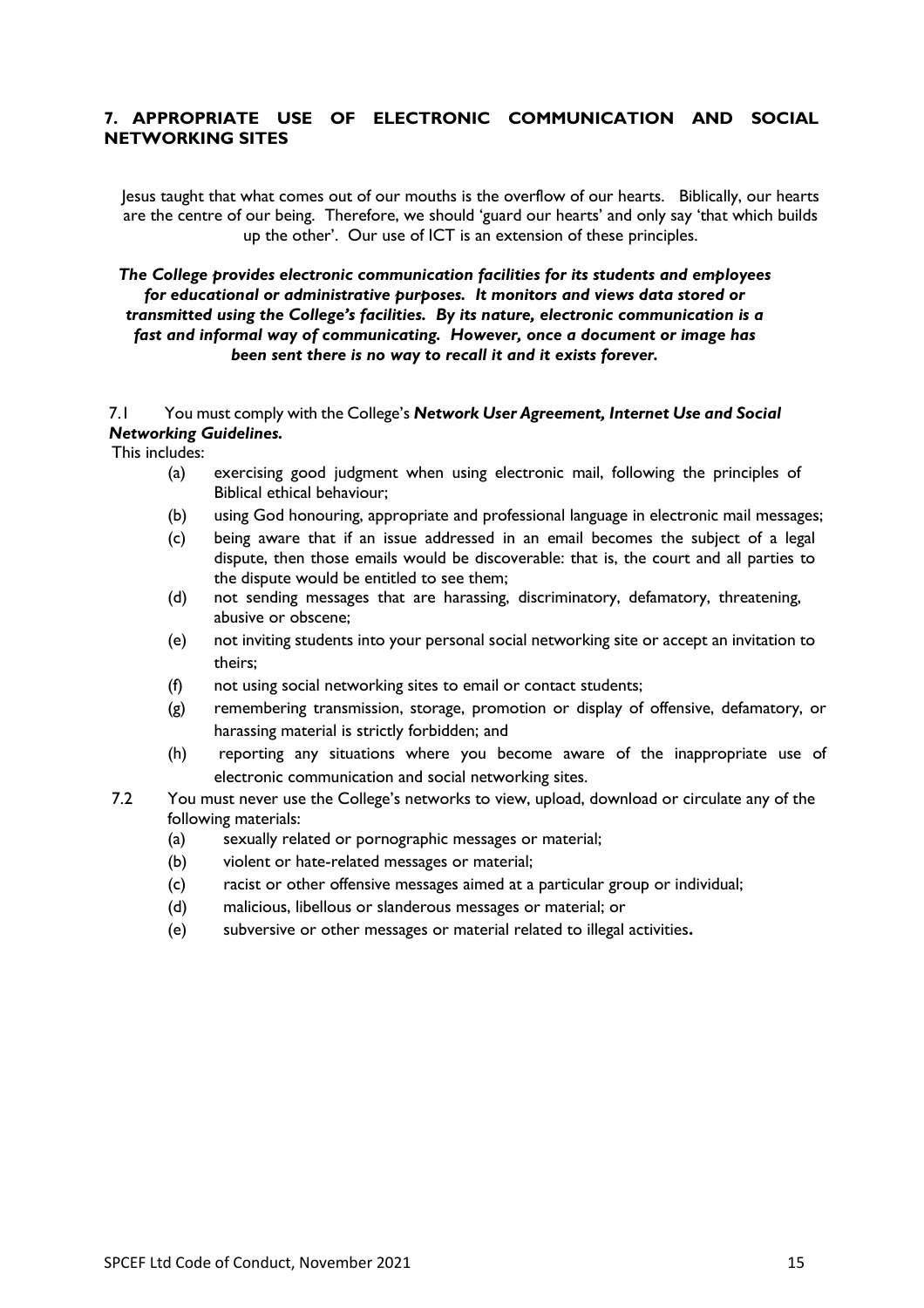## **8. USE OF ALCOHOL, DRUGS AND TOBACCO**

Loss of self-discipline that can harm others is a concern across all of Scripture. This is the Christian spirit in which these principles about alcohol and other drugs are written.

## *Work Health and Safety is of fundamental importance to the College. Maintaining a safe work environment requires everyone's continuous cooperation.*

- 8.1 You are responsible for ensuring your capacity to perform your duties is not impaired by the use of alcohol or other drugs and that the use of such substances does not put at risk you or any other person's health and safety.
- 8.2 As a College employee, you must:
	- (a) not attend work under the influence of alcohol, illegal drugs or non-prescribed and/or restricted substances;
	- (b) not consume alcohol, illegal drugs or non-prescribed and/or restricted substances while at work;
	- (c) notify your supervisor if you are aware that your work performance or conduct could be adversely affected as a result of the effect of a prescribed drug;
	- (d) take action to resolve any alcohol or other drug-related problems that you have; and
	- (e) consult with your supervisor or Principal if you are concerned about working with other employees who may be affected by drugs or alcohol.
	- (f) Note that any social function arranged by and through the College could be deemed as being 'at work', because you would normally be covered by Worker's Compensation at these times. For each of these functions, the Principal will outline:

(i) the high standard of conduct that is expected of staff, in accordance with the Staff Code of Conduct;

- (ii) any safety obligations incumbent on staff so that everyone acts responsibly;
- (iii) that if alcohol is to be available, it will be consumed in a controlled and

limited way (e.g. maximum one standard drink per hour);

- (iv) that use of illegal drugs is totally prohibited;
- (v) that the policy for smoking (see below) will apply to these functions;
- (vi) that there is to be no poor behaviour that would have an impact on any students or their families who may be present or hear of such conduct;
- (vii) that there is to be no deterioration in language use, as per the standards in this Code of Conduct;
- (viii) that sexual harassment or sensualised conduct will not be tolerated;
- (ix) that all property and persons are to be respected to the high standard outlined in this Code of Conduct; and
- (x) any breaches of these conditions will result in disciplinary action and may result in termination of employment, and if necessary, referral to the Police. Workers' Compensation, in the face of any injury, may also be may void.

## • **Illegal and Prescribed Drugs**

- 8.3 As a College employee, you must not:
	- (a) have illegal drugs in your possession while at work. Any illegal drugs found on College property or in the possession of any person on College property may result in disciplinary action including the termination of your employment and referral to the Police;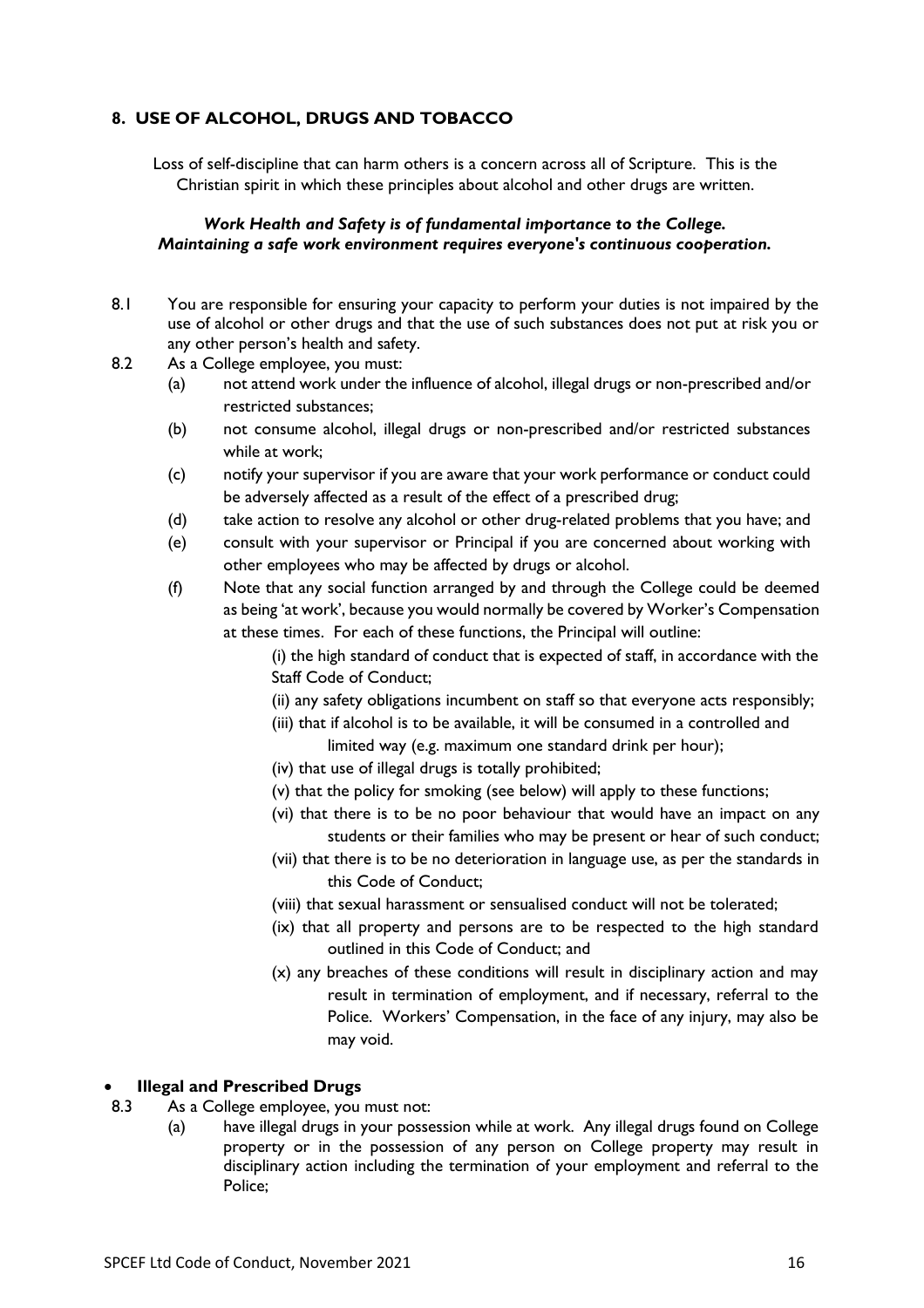- (b) give students or other employees illegal drugs or restricted substances, or encourage or condone their use; and
- (c) supply or administer prescription or non-prescription drugs to students unless authorised to do so.

## • **Alcohol**

- 8.4 You must not take alcohol to the College or consume it during College hours or at any College function at any time students are present, including those events conducted outside College premises unless expressly permitted to do so by the Principal. If permission is granted, then the conditions outlined in 8.2 (f) above will apply. A College function is any occasion organised by the College and/or in the College's name, including dances, farewells, excursions, sporting fixtures and fund raising events.
- 8.5 You must not:
	- (a) purchase alcohol for, or give alcohol to, any College student (or to any other person under the age of 18 years);
	- (b) encourage or condone the use of alcohol by students of any age during educationa activities; and
	- (c) be convicted of any driving offence related to alcohol (see above re reporting to your Principal if this occurs).

## • **Tobacco**

- 8.6 You must not smoke or permit smoking in any College buildings, enclosed area or on College grounds. This includes all buildings, gardens, sports fields, cars, and car parks.
- 8.7 You must not purchase tobacco or tobacco products for any College student, or give them tobacco or tobacco products.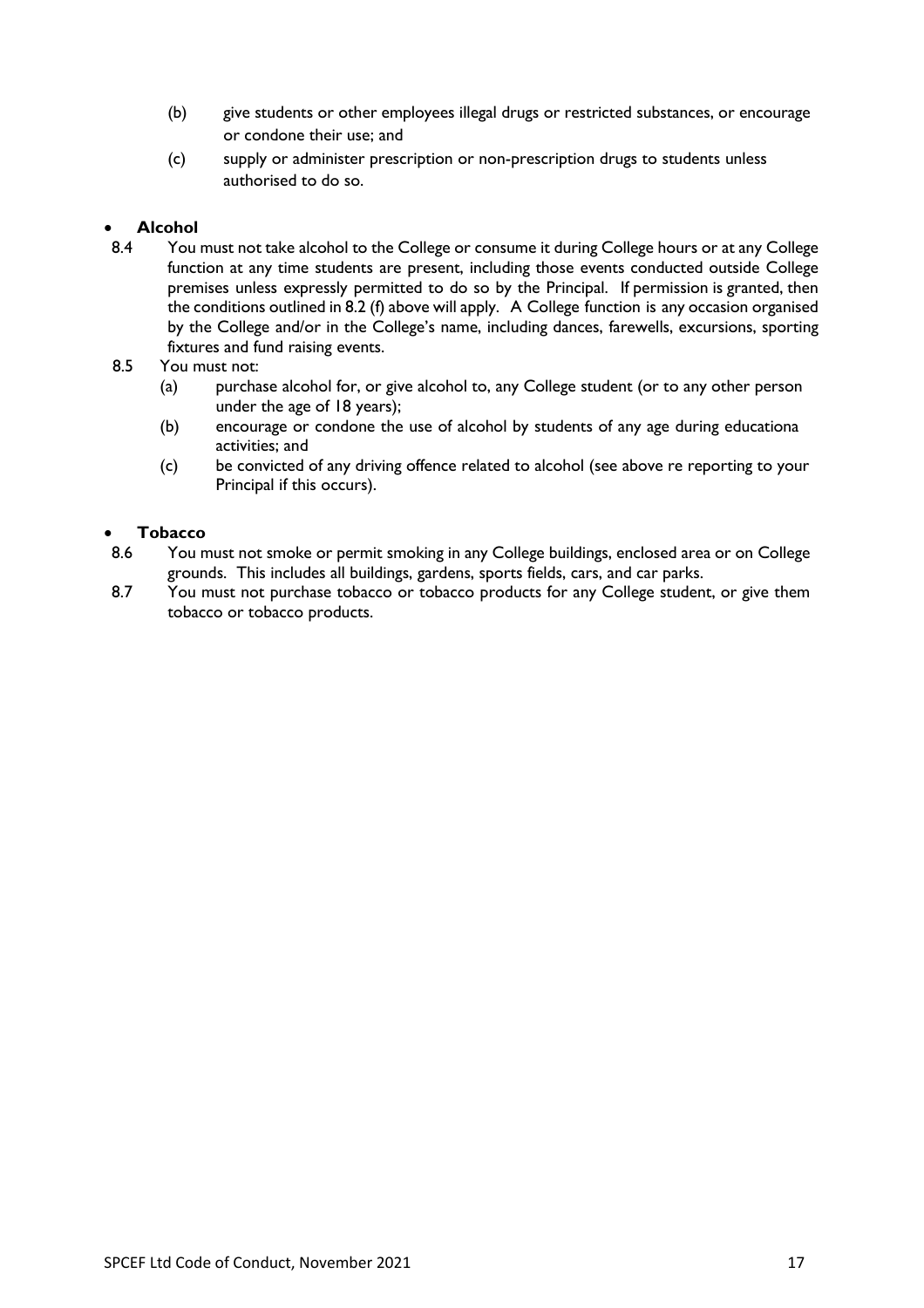## **9. IDENTIFYING AND MANAGING CONFLICTS OF INTEREST**

*Biblical communities were the first to introduce impartiality when administering justice, including proper exchanges within business. The College's conflict of interest policies and procedures are designed to continue in this tradition.*

#### *Private interests can, or have the potential to, influence a person's capacity to perform their duties and in turn compromise their integrity and that of the College.*

- 9.1 As a College employee, you must not act in conflict with the College's best interests. A conflict of interests can involve:
	- (a) pecuniary interests i.e. financial gain or loss or other material benefits;
	- (b) non-pecuniary interests i.e. favours, personal relationships and associations. It may not only be about your own interests. It may include:
		- (i) the interests of members of your immediate family or relatives (where these interests are known);
		- (ii) the interests of your own business partners or associates, or those of your workplace; or
		- (iii) the interests of your friends.
- 9.2 When faced with a situation in which conflict of interests may be present, you should report any potential or real conflict to your supervisor or the Principal.
- 9.3 You should also report situations where a superior or colleague who has an identified conflict is, or may be perceived as, unduly influencing your decision.
- 9.4 Entering into a romantic or sexual relationship with another staff member or a parent or member of the College community may be a conflict of interest and should be raised with the Principal so that appropriate measures can be implemented to manage the conflict if possible. The College reserves the right to forbid the relationship if the conflict cannot be managed in a way that protects the interests of a student/s and the College.
- 9.5 You must be aware of and comply with the College's *Conflict of Interest Policy.*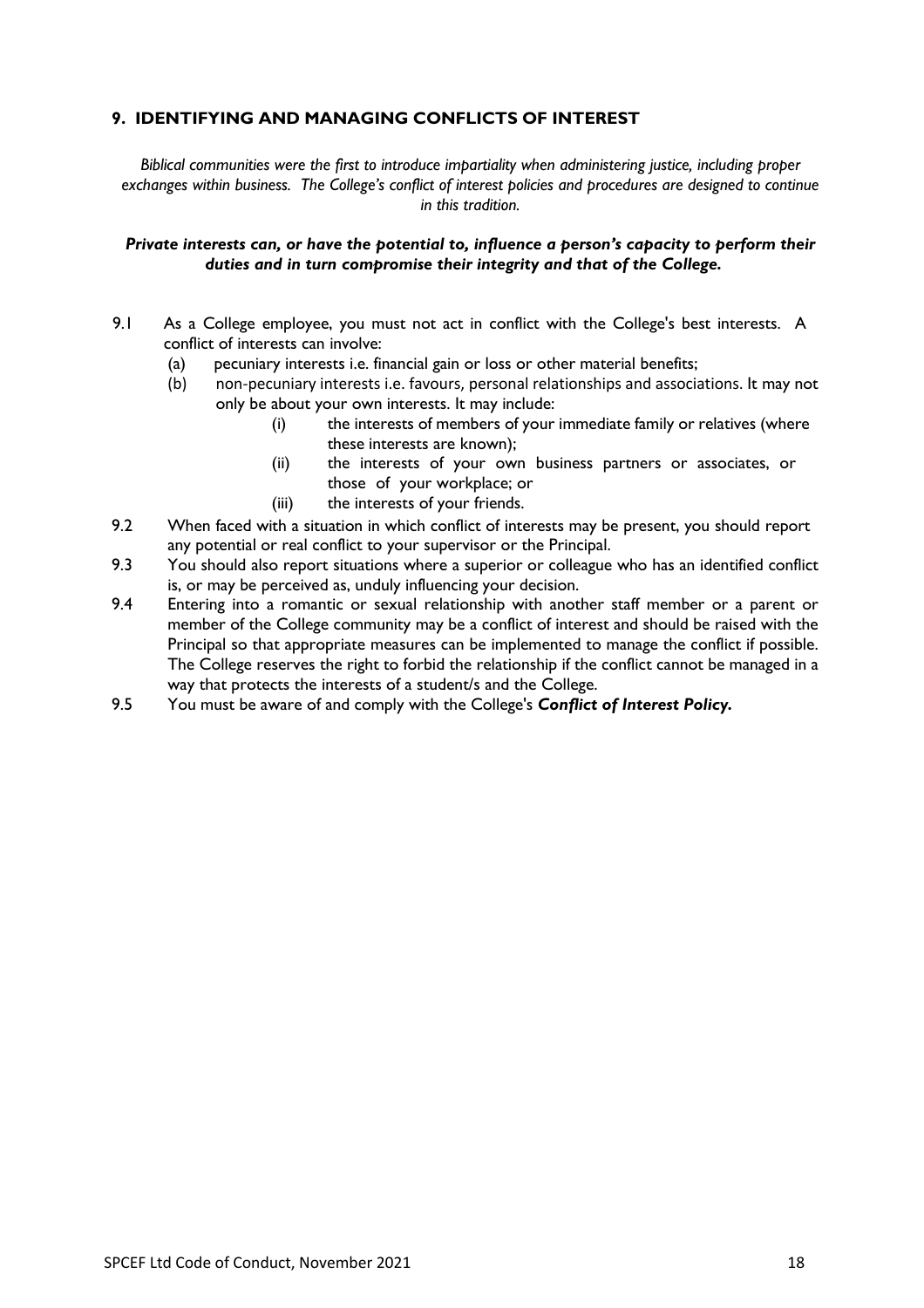## **10. DECLARING GIFTS, BENEFITS AND BRIBES**

## *As an employee, you may be offered a gift or benefit as an act of gratitude. There are some circumstances when to refuse a gift would be perceived as rude, insulting or hurtful. You are expected to exercise sound judgment when deciding whether to accept a gift or benefit.*

- 10.1 If you are offered a bribe (i.e. anything given in order to persuade you to act improperly), you must refuse it, explain why it is not appropriate, and immediately report the matter to the Principal.
- 10.2 Accepting gifts and other benefits has the potential to compromise your position by creating a sense of obligation and undermining your impartiality. It may also affect the reputation of the College and its staff. You must not create the impression that any person or organisation is influencing the College or the decisions or actions of any of its employees.
- 10.3 If you are offered a gift or benefit, you should always consider the value and purpose of a gift or benefit before making any decision about accepting it. A gift that is more than nominal value (\$50) must not become personal property. You should either politely refuse it or advise the contributor that you will accept it on behalf of the College.
- 10.4 When such a gift is accepted, you must advise your Principal. They will determine how it should be treated and make a record of its receipt. Depending on the nature and value of the gift, it may be appropriate to record the gift in the asset register as a donation or other such record established for that purpose.
- 10.5 Sometimes employees might, in the course of their work, win a prize of significant monetary value e.g. a computer, from another organisation. Prizes are usually considered the property of the College. If you win a prize you must advise your supervisor or the Principal who will determine how the prize should be treated and recorded.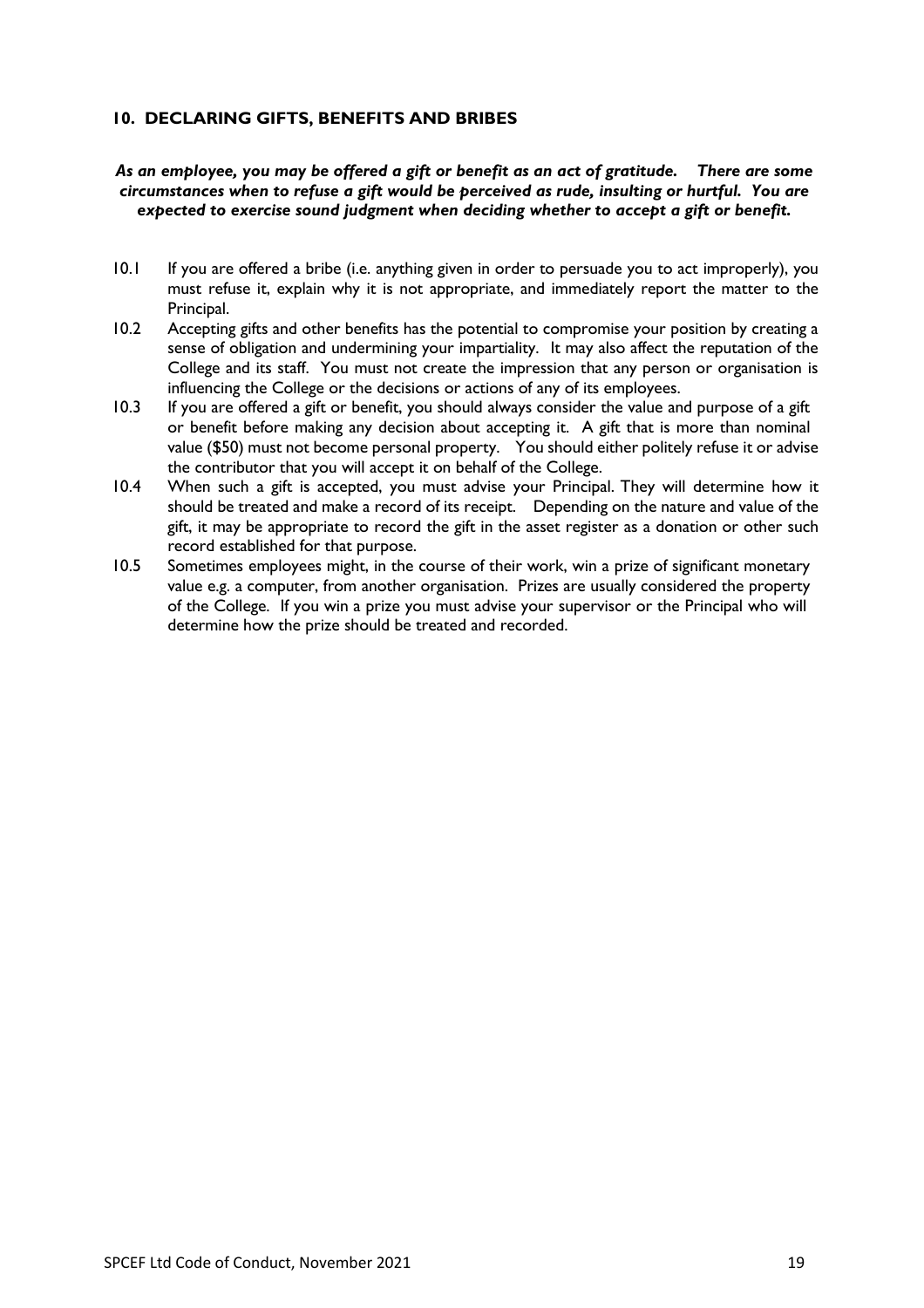## **11. COMMUNICATION AND PROTECTING CONFIDENTIAL INFORMATION**

## • **Communication**

- 11.1 You are required to comply with the College's *Communication – Home/School Policy; Communication – Home/School Guidelines and Procedure; Staff Handbook; and the College Privacy Policy.*
- 11.2 You should be mindful of confidentiality when in discussions with parents. You cannot provide a guarantee of confidentiality if the matter under discussion requires mandatory reporting.
- 11.3 You should not disclose personal information about another staff member to students or parents or discuss their work performance, except if authorised by the Principal in the context of grievance resolution.
- 11.4 All matters discussed in staff meetings and staff memos are to be treated confidentially and not discussed with students, members of the College community, or the public.
- 11.5 The media should not be given access to students or allowed entry to the College without the express permission of the Principal. You should not make any comments to the media about the College, students or parents without the express permission of the Principal.

#### • **Confidential information**

- 11.6 As a College employee, you must only use confidential information for the work-related purpose it was intended.
- 11.7 Unless authorised to do so by legislation, you must not disclose or use any confidential information without **the express permission of the Principal**.
- 11.8 You must make sure that confidential information, in any form, cannot be accessed by unauthorised people**.**

#### • **Privacy**

- 11.9 Sensitive and personal information should only be provided to people, either within or outside the College, who are authorised to have access to it.
- 11.10 You should always exercise caution and sound judgment in discussing the personal information of students, parents, staff and other people with other College employees. Normally information should be limited to those who need to know in order to conduct their duties, or to those who can assist in carrying out the College's work because of their expertise.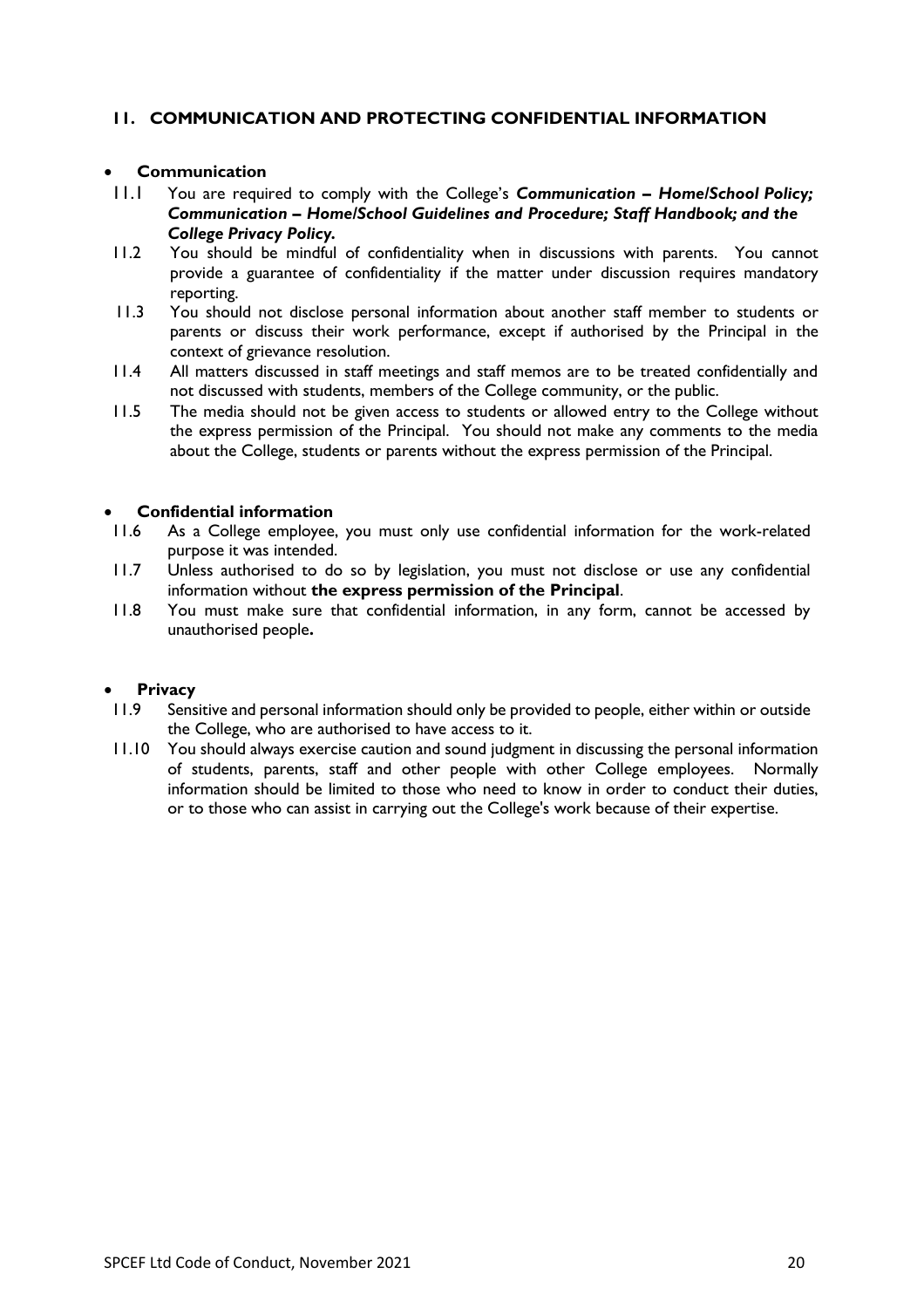## **12. RECORD KEEPING**

- 12.1 All employees have a responsibility:
	- (a) to create and maintain full, accurate and honest records of their activities, decisions and other business transactions, and
	- (b) to capture or store records in the College's record systems.
- 12.2 You must not destroy or remove records without appropriate authority.<br>12.3 Supervisors have a responsibility to ensure that the employees reporting to
- Supervisors have a responsibility to ensure that the employees reporting to them comply with their records management obligations.
- 12.4 Employees responsible for assessing and recording marks for students' work must do so accurately, fairly and in a manner that is consistent with relevant policy and the requirements of the College.
- 12.5 Employees must maintain the confidentiality of all official information and documents which are not publicly available or which have not been published.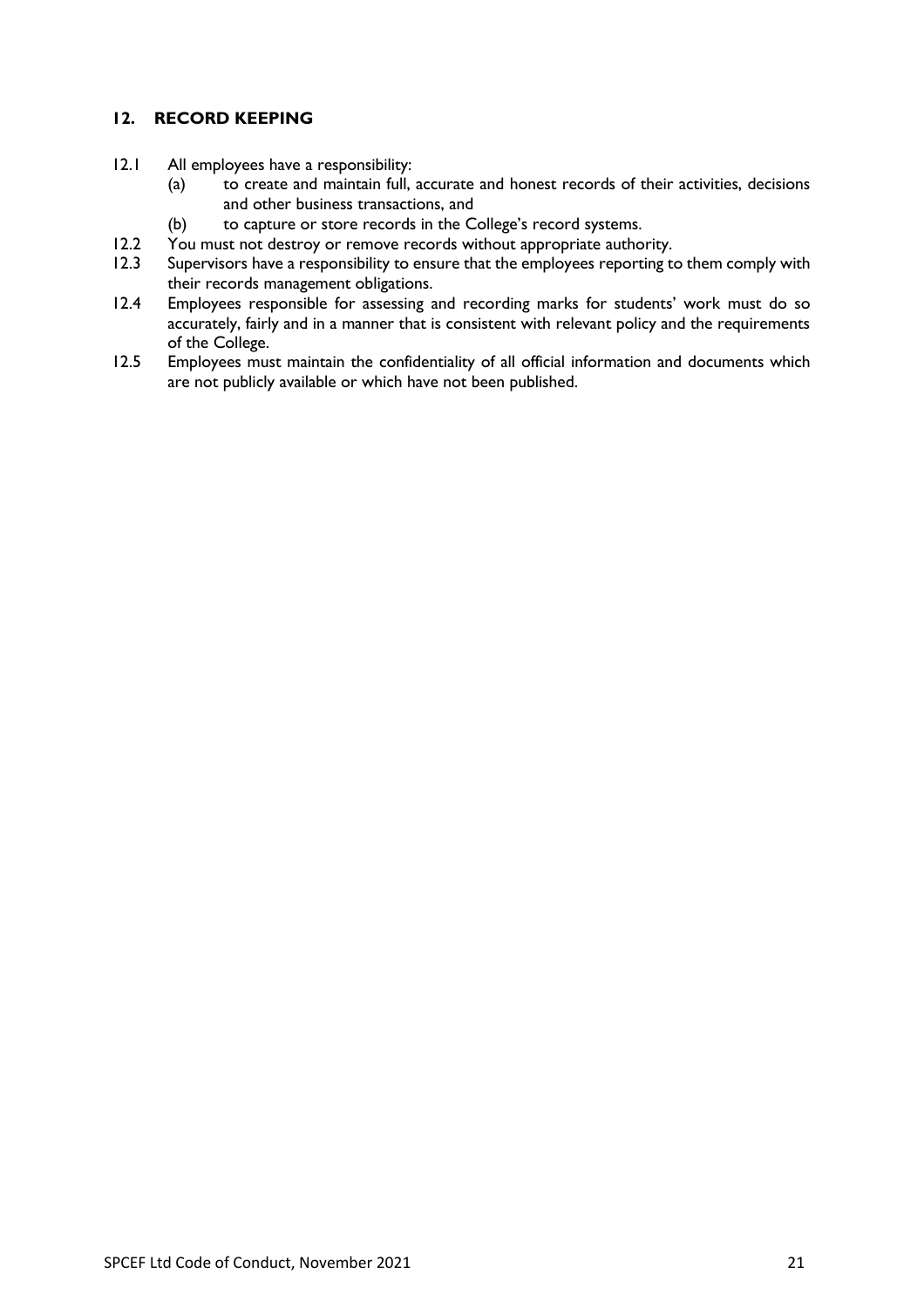## **13. COPYRIGHT AND INTELLECTUAL PROPERTY**

Biblical teaching and Christian practice has strongly supported paying people their due, and in a timely manner. This is the spirit of this section.

- 13.1 When creating material you need to ensure the intellectual property rights of others are not infringed and information is recorded about any third party copyright/other rights included in materials.
- 13.2 Advice relating to sharing or licensing the College's intellectual property should be sought from the Principal.
- 13.3 The College cannot give away or assign its intellectual property without the approval of the Principal.
- 13.4 If you develop material that relates to your employment with the College, the copyright in that material will belong to the College. This may apply even if the material was developed in your own time or at home.
- 13.5 You should not use the College's intellectual property (including copyright) for private purposes without obtaining written permission from the Principal.

The original version of this document has been supplied courtesy of The Association of Independent Schools, NSW.

For those sections: © The Association of Independent Schools NSW 2011 and 2020

The Nicene Creed and Biblical principles have been added to support the Christian ethos of the St Philip's Christian College.

*\* The original Code was ratified by the Board of Governors in January, 2017.* 

*\* The Code was updated in Jan 2018, Feb 2018 and July 2020 to reflect entity name changes and legislation changes relating to child protection and reportable conduct.*

*\* In November 2021, additions were made to the Code of Conduct, regarding following Government directives and conflict of interest. The changes were ratified by the Board of Governors in November, 2021*

#### **Approved: G. Irwin, Executive Principal November 2021**